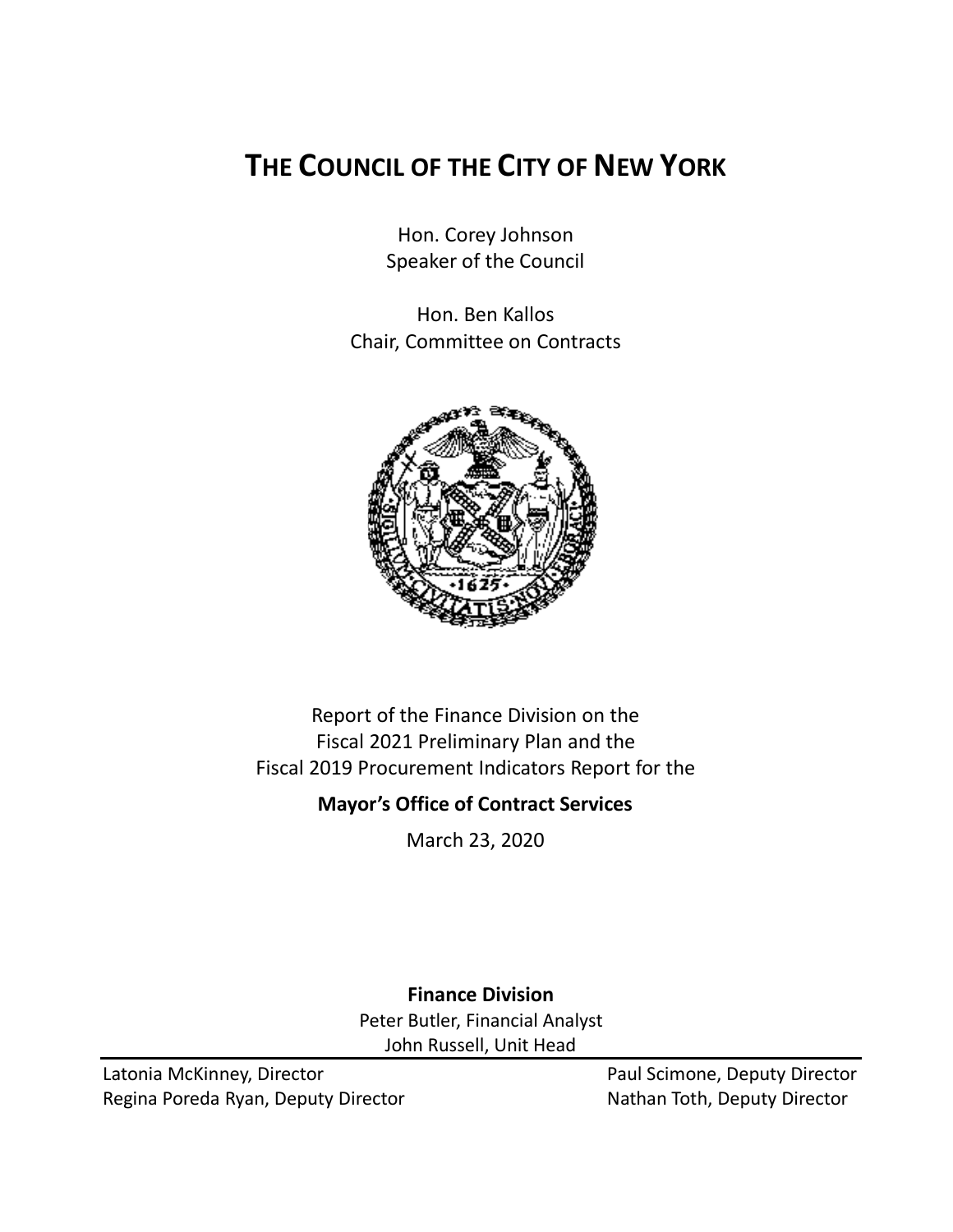# **Table of Contents**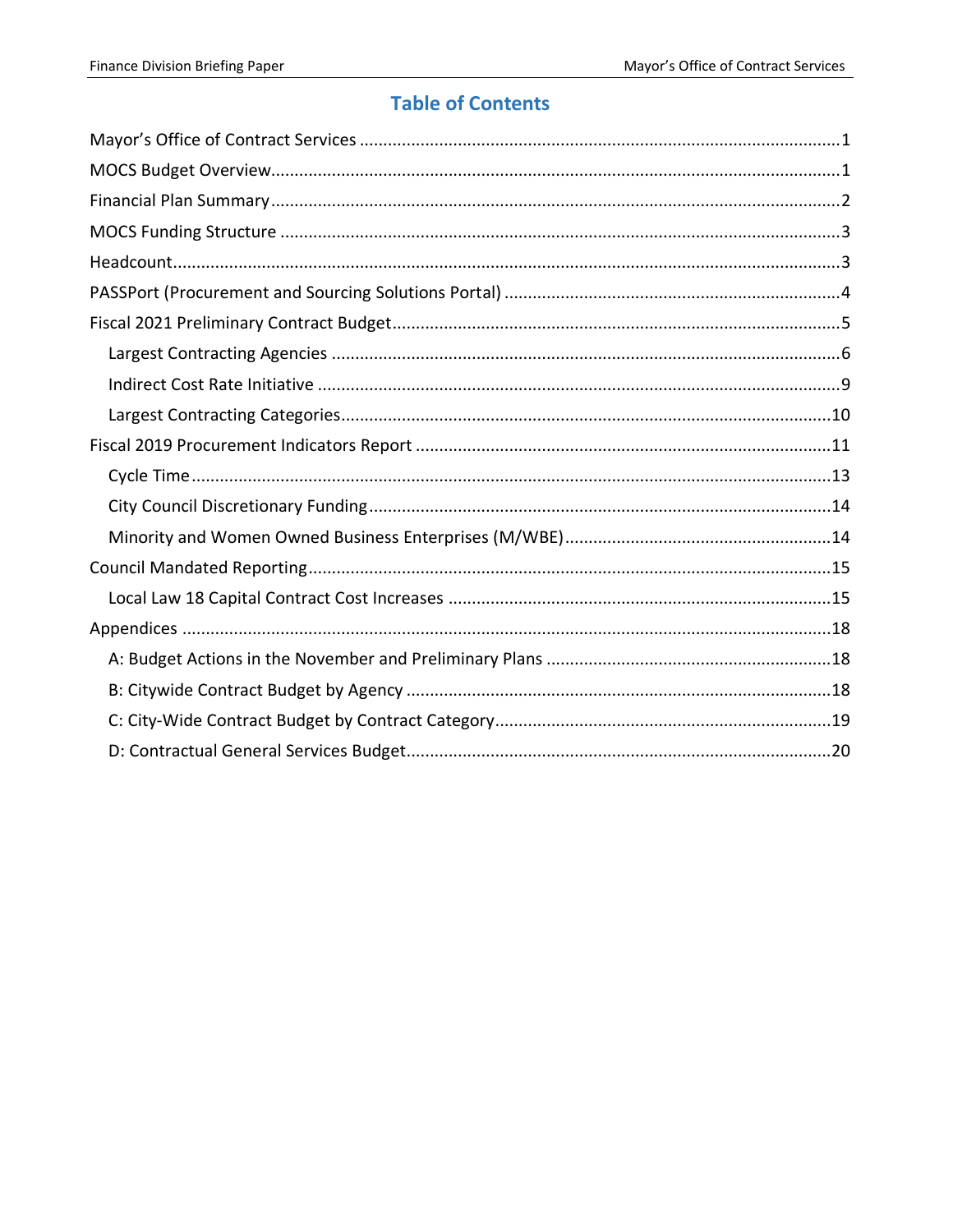## <span id="page-2-0"></span>**Mayor's Office of Contract Services**

The Mayor's Office of Contract Services (MOCS) is responsible for overseeing, supporting and promoting the City's procurement system by discharging the Mayor's contracting responsibilities under the City Charter, Procurement Policy Board (PPB) rules and applicable local laws. MOCS establishes policies, procedures and guidelines for the implementation of PPB rules and local laws. MOCS is authorized to perform pre and post-audit reviews and to provide all necessary determinations, approvals and certifications related to agency procurement actions. MOCS is also responsible for maintaining the City's central contract registry. Among other responsibilities, MOCS is tasked with the following:

- Working with and overseeing the activities of each Agency Chief Contracting Officer (ACCO) in the development and approval of their procurement actions;
- Ensuring that the vendors the City does business with are responsible;
- Maintaining a comprehensive vendor information system known as VENDEX;
- Supporting continued outreach to the vendor community, and maintaining the Public Access Center where the general public can access public contract information;
- Conducting public hearings prior to the awarding of contracts; and
- Working in conjunction with the Financial Information Services Agency (FISA) and most Mayoral agencies, maintaining centralized, citywide bidder lists, which agencies use to solicit vendors.

This report provides a review of MOCS' Fiscal 2021 Preliminary Budget, its funding structure, headcount, contract budget, reporting on specific City Council mandated reports, and PASSPort. The report also includes analysis of the City's Preliminary Contract Budget for Fiscal 2021, and the Fiscal 2019 Agency Procurement Indicators Report on all procurement activity.

## <span id="page-2-1"></span>**MOCS Budget Overview**

#### **Figure 1**



## **MOCS Budget Overview: PS vs. OTPS**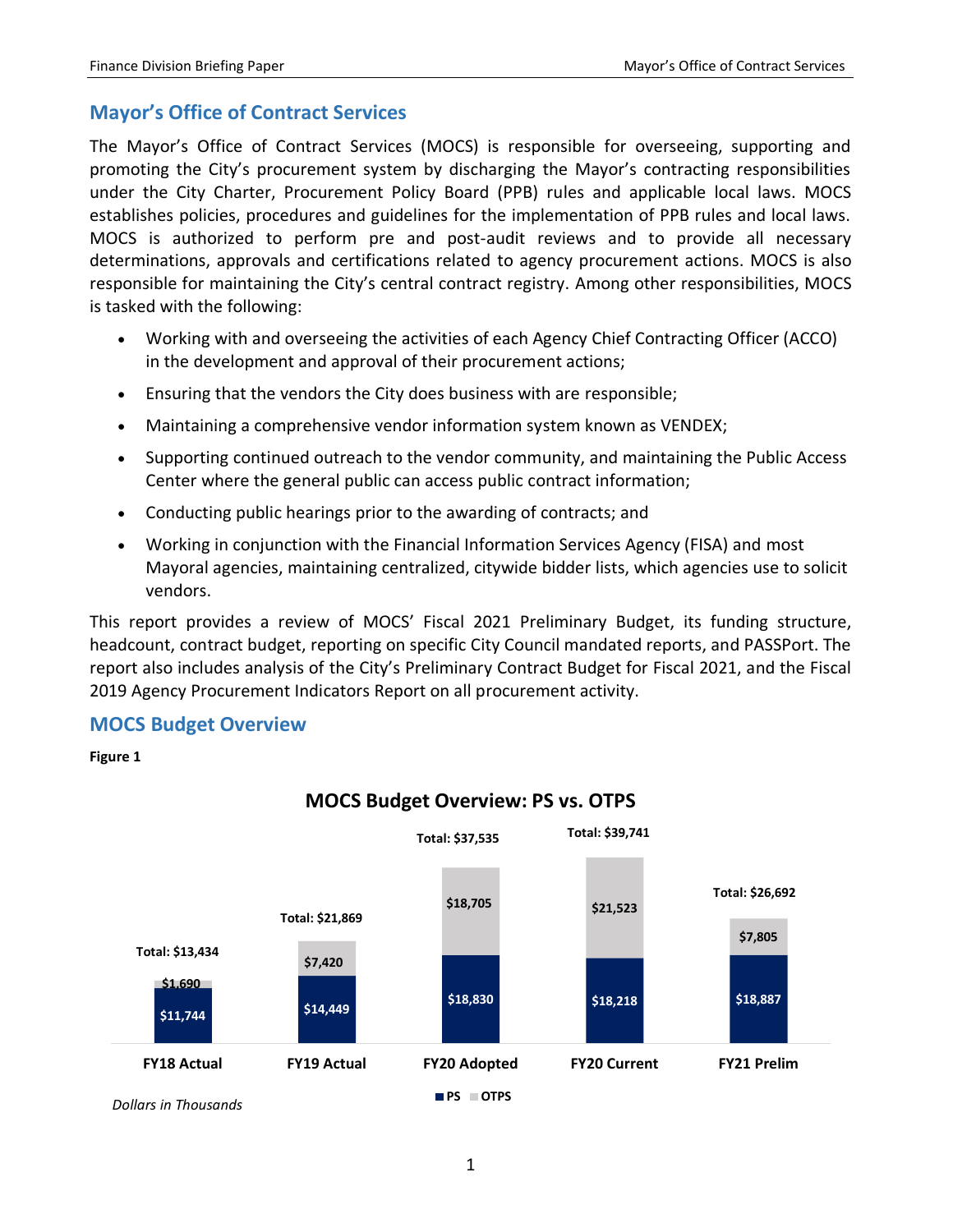MOCS' Fiscal 2021 Preliminary Budget totals \$26.7 million, including \$18.9 million for Personal Services (PS) to support 218 budgeted full-time employees, and \$7.8 million for Other Than Personal Services (OTPS). Since MOCS' is not a City agency, its budget exists within the Mayor's budget for Mayoralty. There are two units of appropriation (U/A) for MOCS; one for PS where funds intended to pay salaries and benefits for employees are budgeted, and one for OTPS where all other general operating costs of MOCS are budgeted. Figure 1 illustrates MOCS' actual spending for Fiscal 2018 and 2019, the Fiscal 2020 Adopted Budget, and the Fiscal 2021 Preliminary Plan, which includes the current Fiscal 2020 Budget and the budget for Fiscal 2021.

## <span id="page-3-0"></span>**Financial Plan Summary**

#### **Table 1**

| <b>MOCS Financial Summary</b>         |             |             |             |                         |             |                  |
|---------------------------------------|-------------|-------------|-------------|-------------------------|-------------|------------------|
| <b>Dollars in Thousands</b>           |             |             |             |                         |             |                  |
|                                       | <b>FY18</b> | <b>FY19</b> | <b>FY20</b> | <b>Preliminary Plan</b> |             | *Difference      |
| <b>Dollars in Thousands</b>           | Actual      | Actual      | Adopted     | <b>FY20</b>             | <b>FY21</b> | <b>FY20-FY21</b> |
| <b>Spending</b>                       |             |             |             |                         |             |                  |
| <b>Personal Services</b>              | \$11,744    | \$14,449    | \$18,830    | \$18,218                | \$18,887    | \$56             |
| <b>Other Than Personal Services</b>   | 1,690       | 7,420       | 18,705      | 21,523                  | 7,805       | (10, 900)        |
| <b>TOTAL</b>                          | \$13,434    | \$21,869    | \$37,535    | \$39,741                | \$26,692    | (\$10,843)       |
| <b>Personal Services</b>              |             |             |             |                         |             |                  |
| <b>Full-Time Salaried</b>             | \$11,615    | \$14,364    | \$18,783    | \$18,193                | \$18,839    | \$56             |
| Overtime / Other                      | 129         | 86          | 48          | 25                      | 48          | 0                |
| <b>SUBTOTAL</b>                       | \$11,744    | \$14,449    | \$18,830    | \$18,218                | \$18,887    | \$56             |
| <b>Other Than Personal Services</b>   |             |             |             |                         |             |                  |
| <b>Contractual Services</b>           | \$242       | \$6,254     | \$16,876    | \$20,206                | \$6,430     | (\$10,446)       |
| Other Services & Charges              | 626         | 312         | 792         | 1,034                   | 750         | (42)             |
| <b>Supplies &amp; Materials</b>       | 611         | 701         | 625         | 195                     | 625         | 0                |
| Property & Equipment                  | 184         | 122         | 412         | 82                      | 0           | (412)            |
| Fixed & Misc. Charges                 | 27          | 49          | $\mathbf 0$ | 6                       | 0           | 0                |
| <b>SUBTOTAL</b>                       | \$1,690     | \$7,420     | \$18,705    | \$21,523                | \$7,805     | (\$10,900)       |
| <b>TOTAL</b>                          | \$13,434    | \$21,869    | \$37,535    | \$39,741                | \$26,692    | (\$10,843)       |
| <b>Funding</b>                        |             |             |             |                         |             |                  |
| <b>City Funds</b>                     |             |             | \$30,674    | \$32,635                | \$19,770    | (\$10,904)       |
| Capital-IFA                           |             |             | \$2,500     | \$2,504                 | \$2,524     | 23,967           |
| Intra City                            |             |             | \$4,361     | \$4,601                 | \$4,398     | 36,738           |
| <b>TOTAL</b>                          | \$13,434    | \$21,869    | \$37,535    | \$39,741                | \$26,692    | (\$10,843)       |
| <b>Budgeted Headcount</b>             |             |             |             |                         |             |                  |
| <b>Full-Time Positions - Civilian</b> | 152         | 172         | 219         | 221                     | 218         | (1)              |
| <b>TOTAL</b>                          | 152         | 172         | 219         | 221                     | 218         | (1)              |

*\*The difference of Fiscal 2020 Adopted Budget compared to Fiscal 2021 Preliminary Budget.*

MOCS' \$26.7 million Fiscal 2021 Preliminary Budget is \$10.8 million less than the Fiscal 2020 Adopted Budget of \$37.5 million. The decrease was primarily driven by the Fiscal 2021 contract budget, which decreased by \$10.5 million since the Fiscal 2020 Adopted Budget. As shown above, this is the result of the agency moving funds from the outyears to Fiscal 2020 to pay for the completion of the PASSPort contract. This adjustment covers the original \$6.3 million for PASSPort from Fiscal 2021, and \$4.8 million from Fiscal 2022. Since PASSPort project should be completed in the next 12 months, MOCS anticipates all remaining payments on the contract to be completed in Fiscal 2020, and may end up pushing a portion of its funds back into Fiscal 2021 during the Executive Budget or at adoption. Over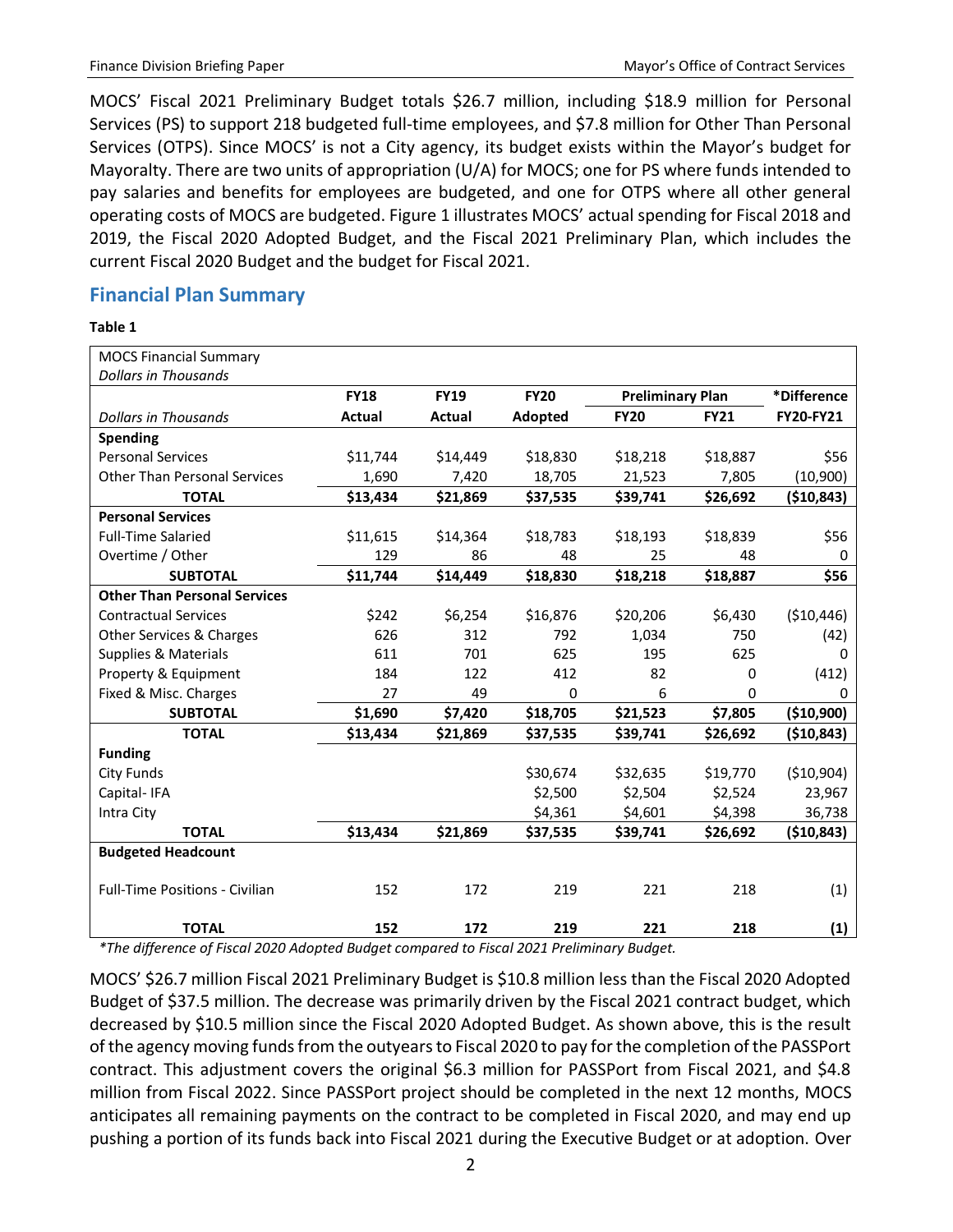the past several fiscal years, MOCS's budget has continued to grow as headcount vastly increased so the agency could undertake a centralized, systemic review of the city procurement process. This budget, along with stabilization of headcount, indicates MOCS may have found its new budget equilibrium going forward.

Since the adoption of the Fiscal 2020 Budget, MOCS's budget has grown by approximately \$2.2 million. Most of the influx came from a \$2.5 million change order adjustment to reallocate PASSPort funding from the outyears into Fiscal 2020 to complete payments on PASSPort. An additional \$350,000 went to MOCS for the Indirect Cost Rate (ICR) Initiative, specifically to fund MOCS's activities with the Citywide Implementation Team (CIT), which works in conjunction with the Mayor's Office of Budget and Management (OMB) to ensure a smooth implementation of the ICR Initiative. These additions were offset by MOCS PS Savings of approximately \$858,000 from vacant positions.

## <span id="page-4-0"></span>**MOCS Funding Structure**

MOCS' budget is funded by three sources, including 74 percent City funds, 17 percent from Intra-City transfers, and nine percent from Capital Inter-fund agreements (IFA). Intra-City funding comes from other City agencies for services provided by MOCS. Capital IFA funding supports staff positions related to capital projects and is paid for through the capital budget.



## <span id="page-4-1"></span>**Headcount**

**Figure 3**



MOCS' Fiscal 2021 Preliminary Budget provides for 218 full-time positions. Over the past several years, MOCS has increased its budgeted headcount as citywide procurement support staff has been consolidated into MOCS. Of the 218 full-time budgeted positions, 37 work on contracts related to capital projects and MOCS uses IFA funding for these positions. The largest subsets of the IFA staff include Business Optimization, Procurement Operations, and Strategic Initiatives. Also included in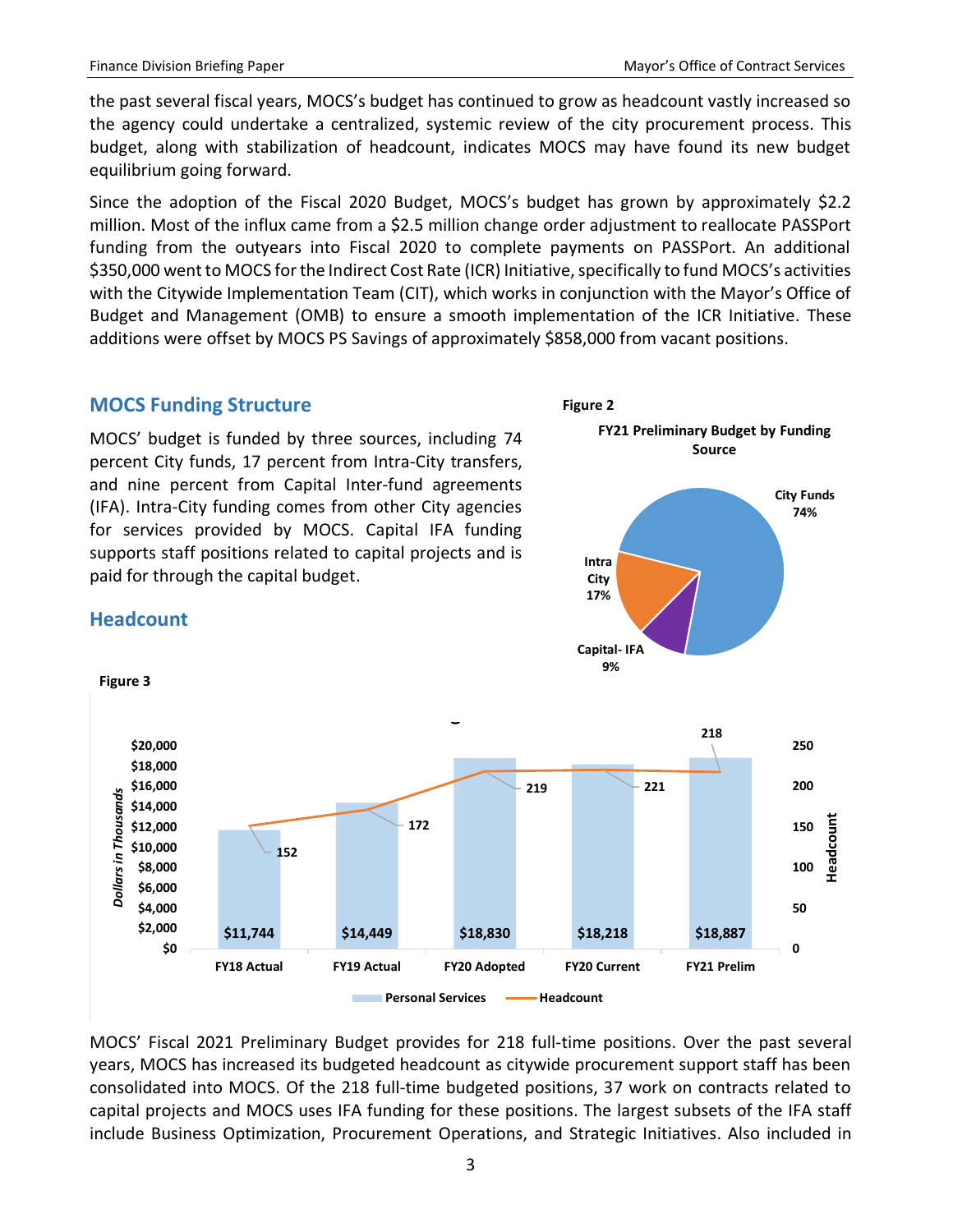MOCS' PS budget is \$949,670 in Intra-City funding for 15 positions to support the Central Insurance Program (CIP). The CIP serves the insurance needs of nonprofit providers who do business with the Department of Youth and Community Development. The program is currently in sunset and will be completely phased out in the coming years.

As of January 2020, MOCS was operating with a roughly 16.2 percent staff vacancy rate, equivalent to 36 vacant positions. By comparison, at the same time last year, MOCS was operating at a roughly 16.8 percent staff vacancy rate.Over the last few years, MOCS' ability to fill vacancies has been limited by its physical office space. Although MOCS has struggled to fill vacancies, these positions will be necessary to ensure smooth, transparent procurement in New York City.

## <span id="page-5-0"></span>**PASSPort (Procurement and Sourcing Solutions Portal)**

PASSPort is the City's online procurement portal. Its purpose is to streamline and make more transparent all critical steps in the procurement process and accommodate all industries in the City's procurement landscape. While the City's procurement process is governed by a single set of rules, each agency has a different operational process for contracting. MOCS is focused on standardizing the operational process so every agency contracts the same way, making it more transferable for vendors contracting across multiple agencies.

MOCS launched Phase 1 of PASSPort in 2017, which completely digitized the VENDEX process and gave vendors the ability to create and manage their online accounts. According to MOCS, the VENDEX disclosure process can now be completed within hours compared with the paper version of the process which took roughly a month. Since the launch of Phase 1, over 11,000 vendors have created accounts and completed the VENDEX process online.

Phase 2 of the PASSPort rollout was primarily developed with the Department of Citywide Administrative Services (DCAS) and was released in April 2019. It enables agencies to order and pay for goods needed for operations, allowing the city to sunset various legacy systems and manual processes.

Phase 3 of the PASSPort rollout is expected in spring 2020, and will provide vendors and agencies with capabilities including better user experience, faster oversight approval of contracts, quicker solicitation process, contract tracking, parallel review, and the use of prequalified lists and task orders. Phase 3 of PASSPort will create a distinct opportunity for the Council to engage in contract oversight in a way that previously would have been too cumbersome to review in a timely manner.

Recently, MOCS announced a fourth and final phase of PASSPort's rollout. In Phase 4, citywide invoicing and payment will all be integrated into PASSPort. Additionally, enhanced bidding, prequalification, and integration with agency project management systems will be included. After launch, this will bring the sunset for MOCS's Health and Human Services (HHS) Accelerator system. MOCS anticipate Phase 4 will be released in late 2020 or early 2021.

The main contract for the PASSPort project totals \$47 million with Ivalua, of which \$42.3 million has been spent to date. The contract was initially procured by the Department of Information Technology and Telecommunications (DoITT). When the project began in Fiscal 2016, MOCS did not yet have an operating contract budget. DoITT has since begun to transfer funding for the contract into MOCS' budget. Although DoITT is transferring the Ivalua contract to MOCS, it will continue to be involved with building and owning the software infrastructure used to transfer data from the City's Financial Management System (FMS) to the PASSPort portal. DCAS' role in the requirements contracts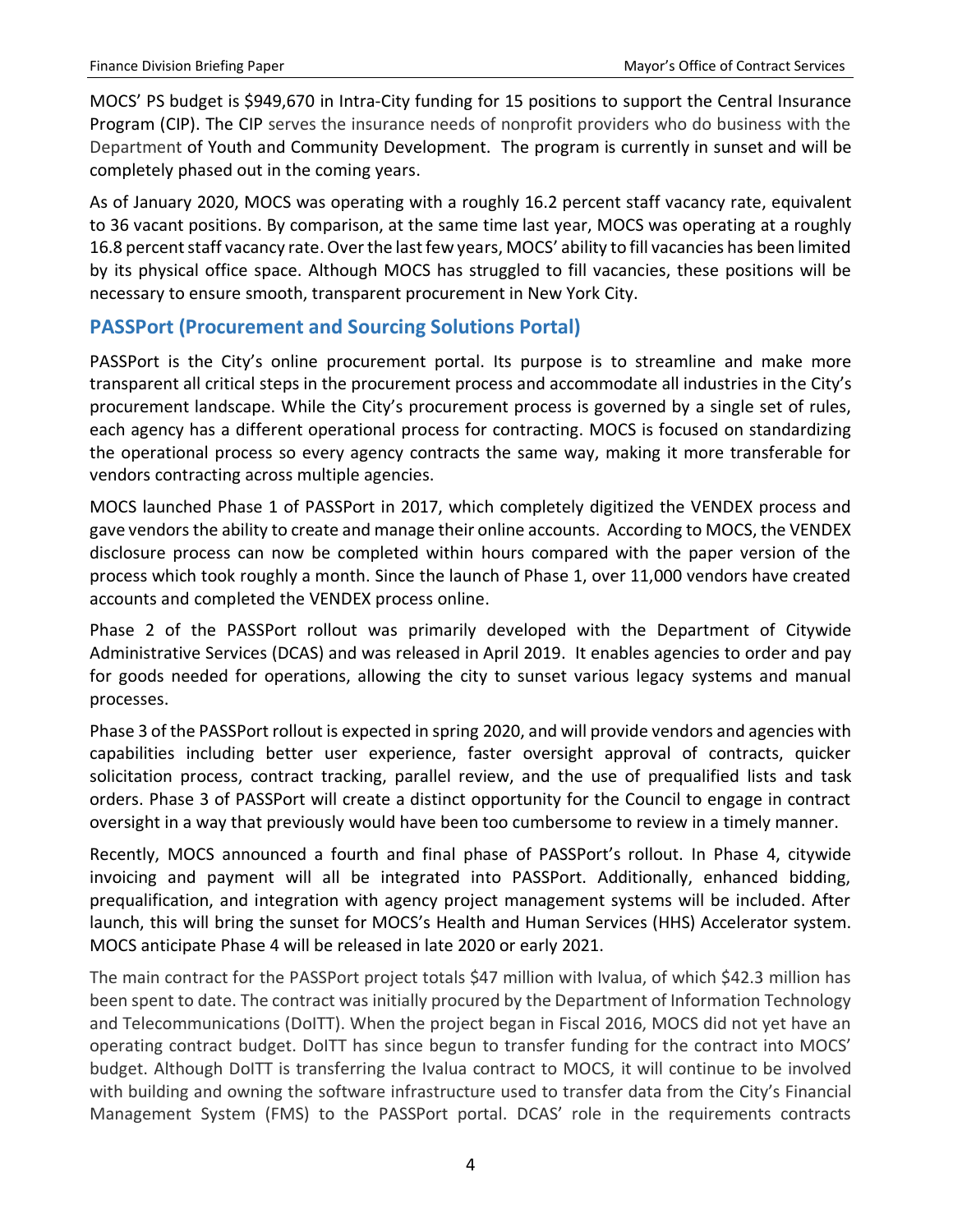component of the city's procurement system makes it the primary beneficiary of the Phase 2 release of PASSPort.

## <span id="page-6-0"></span>**Fiscal 2021 Preliminary Contract Budget**

The New York City Charter mandates the preparation of a Contract Budget to identify expenditures for contractual services, which are defined as any technical, consultant or personnel service provided to the City by means of a contract. The Contract Budget is actually a subset of the OTPS portion of the City's Expense Budget. Figure 5 shows the City's Contract Budget from Fiscal 2018 through the Fiscal 2021 Preliminary Budget by category. The Contract Budget is present by agency and unit of appropriation and by type of contract.

### **Figure 5**



The contract budget represents the outsourcing of the delivery of public services such as education, childcare, and employment training, as well as contractual services used to support the operation of the City government, such as information technology services, cleaning, and legal services. The Fiscal 2021 Preliminary Contract Budget totals slightly more than \$16.9 billion, representing 17.8 percent of the City's total budget, and 44 percent of the City's total OTPS budget. Since the Fiscal 2020 Budget was adopted, the Contract Budget for Fiscal 2020 has increased by roughly \$1.2 billion to \$18.5 billion. The increase is largely attributed to the recognition of federal and State grants, in addition to various technical adjustments in the contract budget across the agencies.

Over the last five years, the City's contract spending has increased from roughly 15 percent of total expense spending to more than 18 percent, with the largest jumps occurring between Fiscal 2015 and Fiscal 2017. Some of the more significant increases between Fiscal 2015 and Fiscal 2017 added additional funding for Hurricane Sandy-related housing recovery (\$229 million), charter schools (\$365 million), homeless services (\$527 million), and the creation of the New York City School Support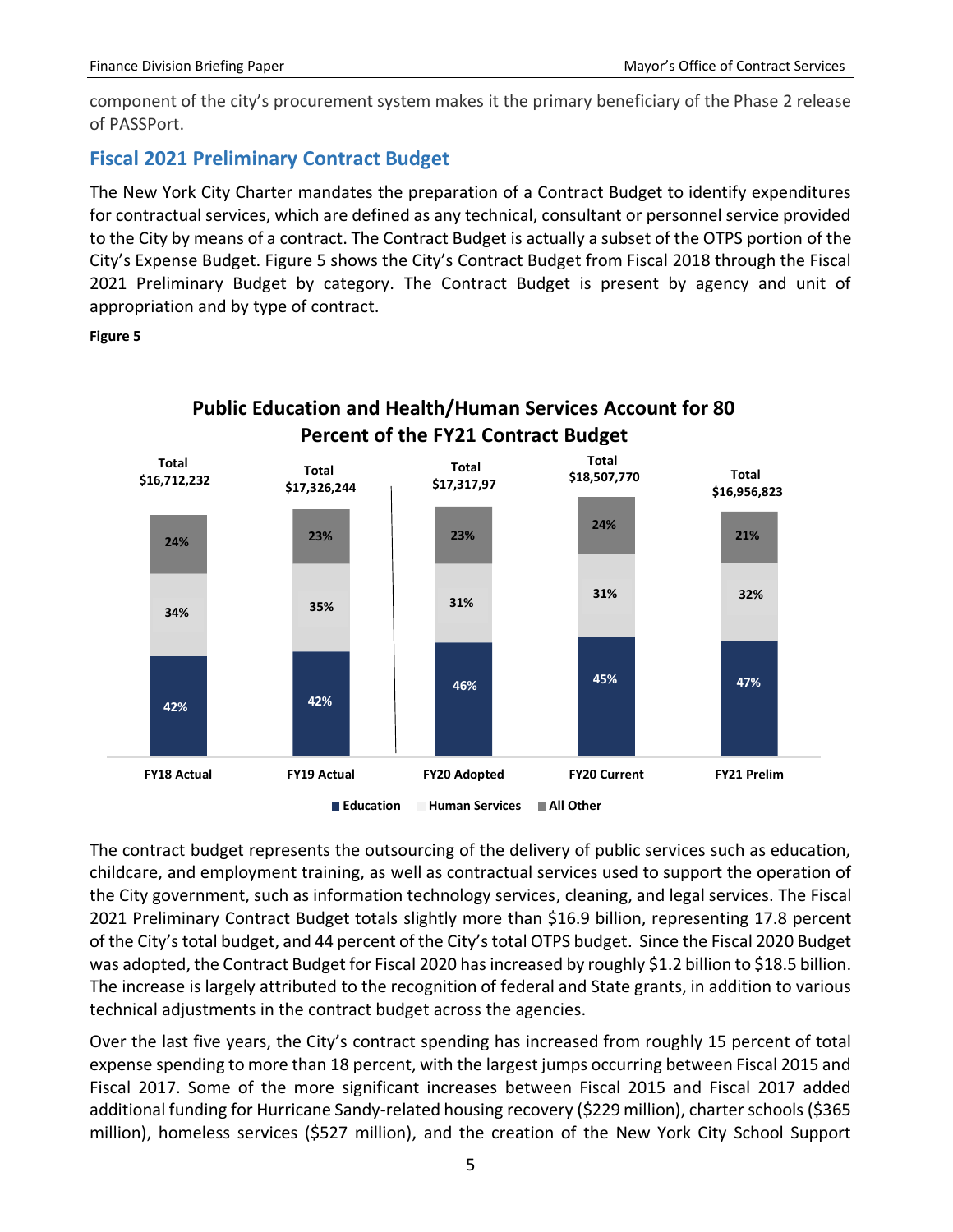Services to provide school custodial services (\$604 million). The Contract Budget is expected to increase over the Preliminary Plan as some contractual costs are reviewed and re-estimated on a year-to-year basis.

#### **Figure 6**



## **Contract Expenses as a Share of Citywide Total Expenses**

## <span id="page-7-0"></span>**Largest Contracting Agencies**

Five agencies account for the majority of the City's total contract budget for Fiscal 2021, providing either health and human services or public education, demonstrating the City's reliance on outsourcing to deliver these services to the public. The five agencies that house the largest contract budgets are the Department of Education (DOE), the Department of Homeless Services (DHS), the Administration for Children's Services (ACS), the Department of Health and Mental Hygiene (DOHMH), and the Human Resources Administration (HRA). Collectively their contract budgets comprise 77 percent of the City's Contract Budget. See Appendix B for a more detailed breakdown of contract spending by agency.

#### **Figure 7**



### **Fiscal 2021 Contract Budget by Agency** *Dollars in Millions*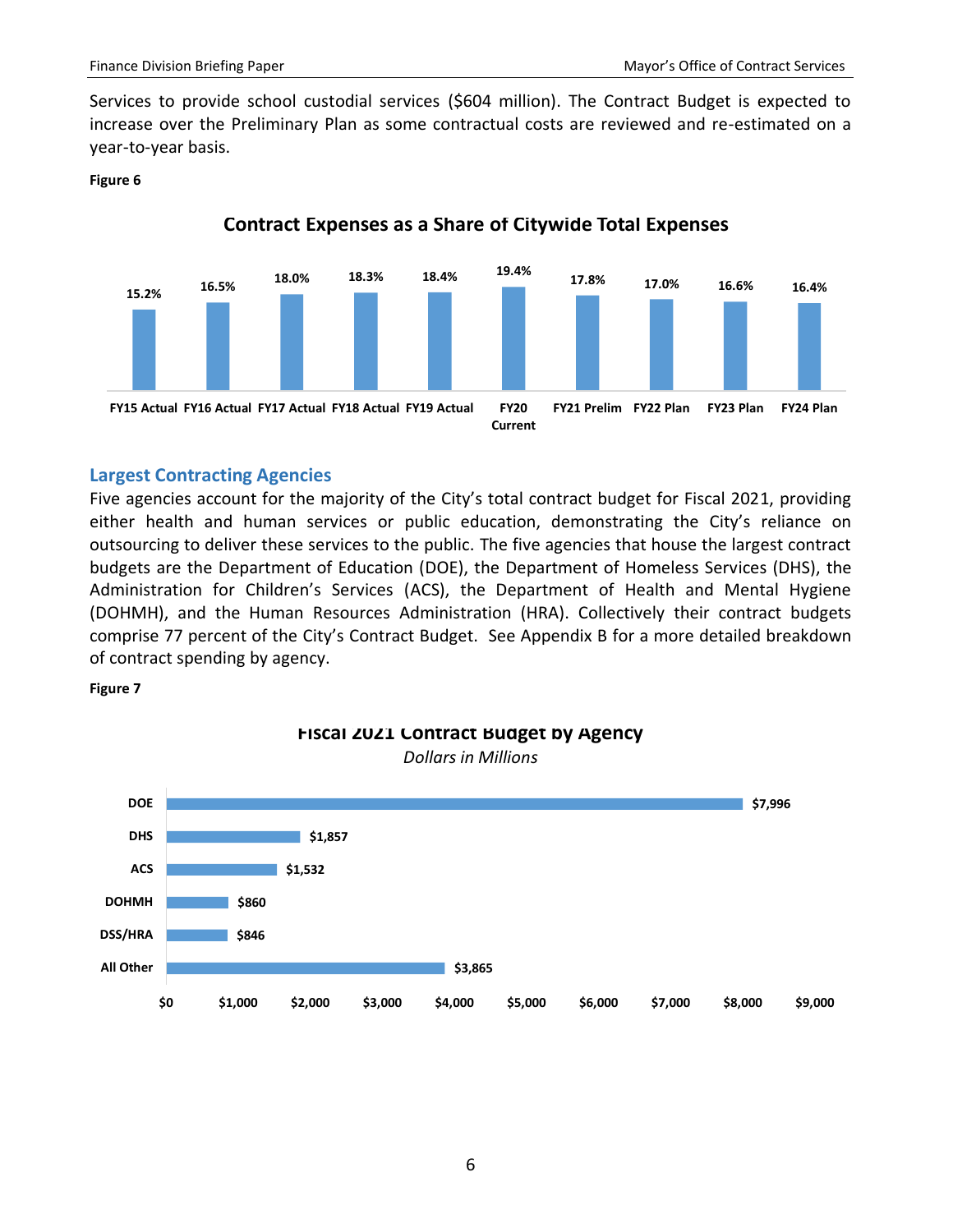Figures 8-12 show a ten-year trend of actual contract spending at each of these five agencies from Fiscal 2008-2019.

#### **Figure 8** *(Dollars in Millions)* **Figure 9** *(Dollars in Millions)*









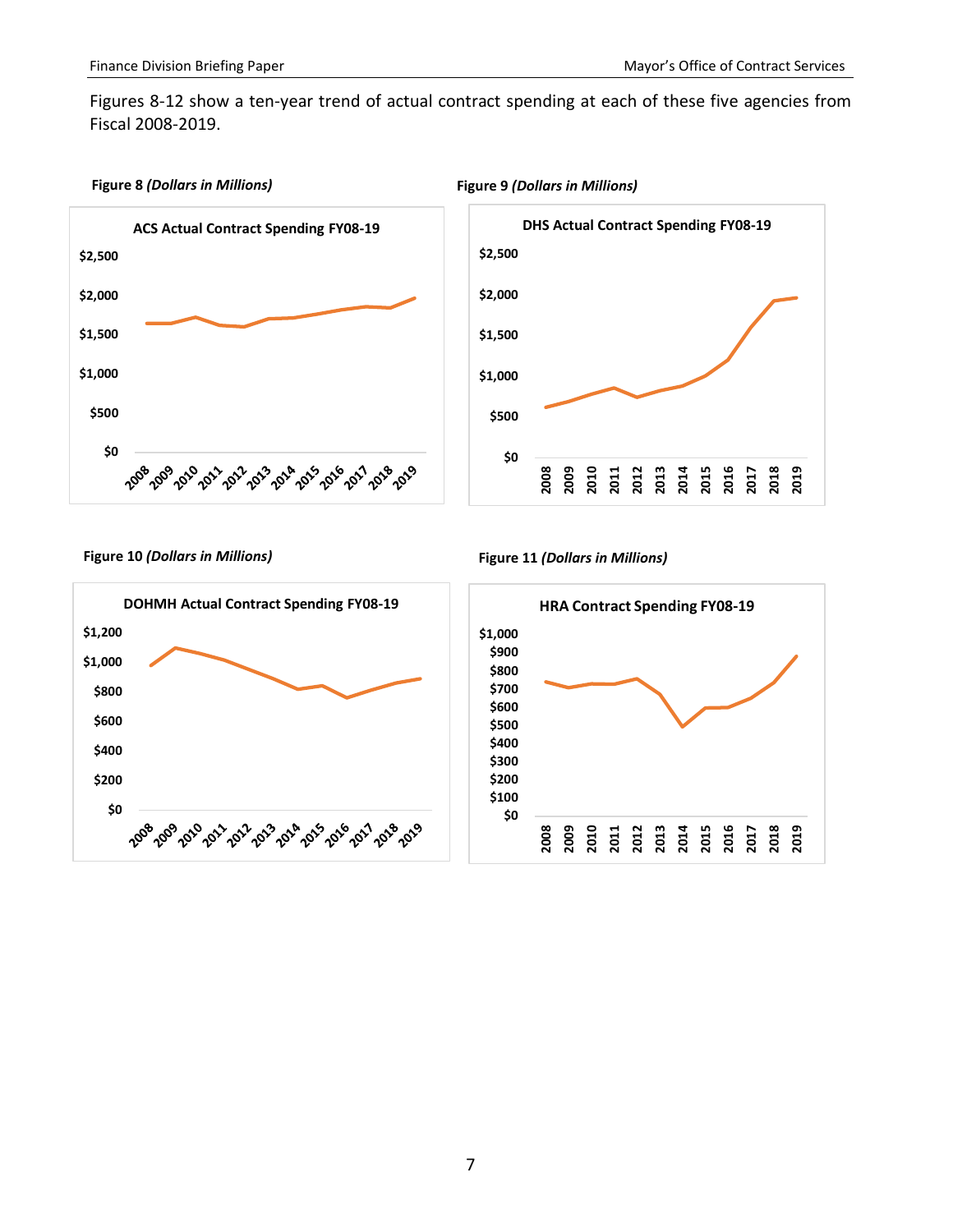#### **Figure 12** *(Dollars in Millions)*



ACS has increased spending on preventative services to reduce the number of children entering the foster care system over the last ten years. Between Fiscal 2008-2019, the yearly contract spending at the ACS increased by \$300 million annually, demonstrating 20 percent growth over this period. Child Welfare Services, comprises \$360.7 million in the Fiscal 2021 Preliminary Budget. The other main contract categories funded at ACS for Fiscal 2021 are Children's Charitable Institutions (\$476.9 million) and Day Care of Children (\$508.7 million). Together, these three contract categories sum to approximately 88 percent of the agency's \$1.5 billion contract budget for Fiscal 2021.

Contractual services has been increasing at DHS as shelters become more expensive and the homeless population continues to remain stable. A change in the rate of growth can be observed between Fiscal 2011-2012, which is associated with the discontinuation of the Advantage Rental Assistance Program. The discontinuation of this rental subsidy program lead to a large increase in the number of homeless people in the City. Between Fiscal 2008-2019, the yearly contract spending at the DHS increased by \$1.4 billion annually, demonstrating 216 percent growth over this period. The Fiscal 2021 Preliminary Budget includes \$1.8 billion in DHS' contract budget. Homeless Family Services and Homeless Individual Services are the two largest categories, comprising 95 percent of the entire Contract Budget for DHS.

Between Fiscal 2009-2014, DOHMH demonstrated significant decreases in contract spending. This downward trend was driven primarily by budget cuts imposed over that period. These cuts, known as a PEG (Program to Eliminate the Gap) primarily impactedDOHMH's Mental Health contracts. Between Fiscal 2008-2019, the yearly contract spending at the DOHMH decreased by \$100 million annually, demonstrating a nine percent decline over this period. The Fiscal 2021 Preliminary Contract Budget for DOHMH totals \$889.9 million, of which \$626 million is dedicated to mental health services.

The Medicaid Redesign between Fiscal 2013-2014 shifted a bulk of HRA's programming to the NY State of Health Exchange, demonstrated in the decline in contractual spending in those years. Starting in Fiscal 2015, HRA ramped up legal services, implemented HASA for All, introduced new employment programs, and created more shelters for survivors of domestic violence which lead to an increase in contractual spending. Between Fiscal 2008-2019, the yearly contract spending at the HRA increased by \$100 million annually, demonstrating 19 percent growth over this period. The Fiscal 2021 Preliminary Budget shows continued prioritization of Aids Services, Employment Services, and Homeless Family Services, as these three categories comprise almost 70 percent of the agency's entire \$845 million contract budget for Fiscal 2021.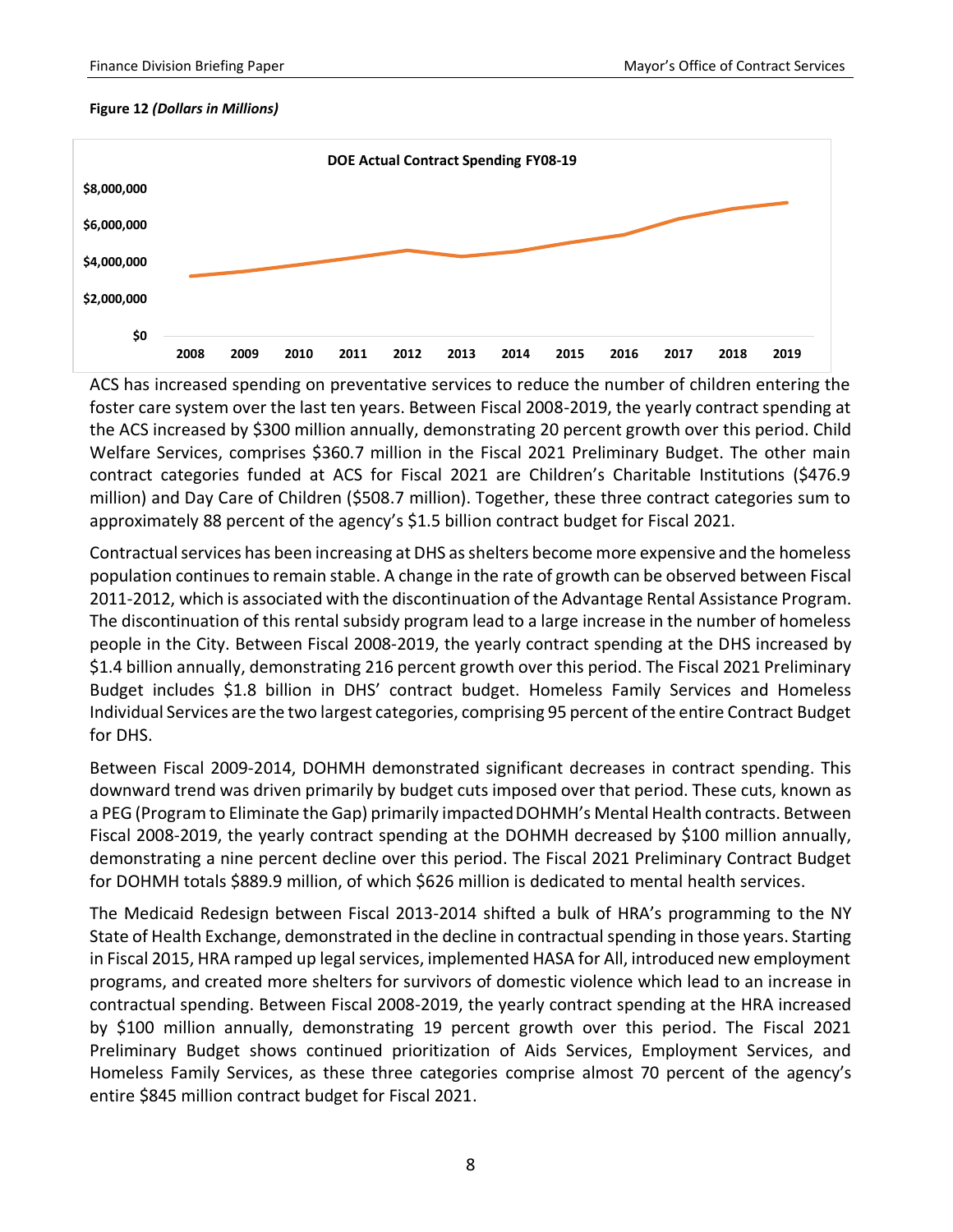The DOE outpaced the next largest agency by expense contract spending by approximately \$5.3 billion in Fiscal 2019. Between Fiscal 2008-2019, the yearly contract spending at the DOE increased more than \$4 billion annually, demonstrating almost 123 percent growth over this period. The DOE's Fiscal 2021 Preliminary Contract Budget totals approximately \$7.99 billion, 52 percent of which is comprised of contracts with non-public schools that enroll New York City students, such as Payments to Charter Schools (\$2.4 billion), Payments to Corporate Schools (\$1.8 billion). Another 16 percent covers the Transportation of Pupils (\$1.3 billion).

The growth in the share of the contract spending partially attributable to the top five agencies reflects a growth in spending paid to human service vendors. Funding for the City's human services providers has increased significantly in order to increase wages, right size contracts, and adequately cover vendors' overhead costs. The newest investment in human service contracts is the introduction and implementation of the Indirect Cost Rate Initiative, detailed on the next page. As always, the Council is still concerned about timely registration and payment for contracts across the City.

## <span id="page-10-0"></span>**Indirect Cost Rate Initiative**

For years, nonprofits have advocated for a standardized indirect cost rate (ICR) for health and human service contracts. In February 2019, the City of New York released *The Health and Human Services Cost Policies and Procedures Manual* (Cost Manual) to standardize cost definitions, indirect cost rate calculations, and rate claiming policies for related contracts.

As a part of the Fiscal 2020 Adopted Budget, the Administration and the Council agreed to fund indirect rate increases for human service contracts. Since July 1, 2019, the Administration, along with a human services sector working group and a consultant, have carefully designed and formalized a process for providers to claim indirect cost rates and funding. The November 2019 Plan baselined \$54 million across twelve agencies in Fiscal 2020 for this initiative. The amounts were derived by analyzing existing contracts for each agency within the NYC HHS Accelerator platform. Table 2 shows the breakdown of how much each of the twelve agencies received in Fiscal 2020 and in the outyears.

For providers to claim their indirect cost rate, documentation must be submitted within the next thirteen months. The baseline rate is 10 percent for all health and human service contracts. If a provider wants a higher ICR, they may apply for a specialized rate for each contract by either submitting a Negotiated Indirect Cost Rate Agreement or an Independent Accountant's

Report Rate using the Cost Manual as a guide for submission. Providers who plan to apply for a specialized rate may claim a one-time 12 percent indirect cost rate for Fiscal 2020 only while awaiting a decision on their claim for a rate higher than 10 percent.

| Table<br>2: Indirect<br>Cost Rate<br>Initiative Investment by Agency |          |  |  |  |  |  |  |
|----------------------------------------------------------------------|----------|--|--|--|--|--|--|
| (Dollars in Thousands)                                               |          |  |  |  |  |  |  |
| Agency                                                               | Amount   |  |  |  |  |  |  |
| ACS                                                                  | \$9,160  |  |  |  |  |  |  |
| <b>DFTA</b>                                                          | 4,610    |  |  |  |  |  |  |
| <b>DHS</b>                                                           | 14,450   |  |  |  |  |  |  |
| <b>DOE</b>                                                           | 5,960    |  |  |  |  |  |  |
| <b>DOHMH</b>                                                         | 4,720    |  |  |  |  |  |  |
| <b>DOP</b>                                                           | 340      |  |  |  |  |  |  |
| <b>DYCD</b>                                                          | 3,740    |  |  |  |  |  |  |
| <b>HPD</b>                                                           | 980      |  |  |  |  |  |  |
| HRA/DSS                                                              | 5,450    |  |  |  |  |  |  |
| MOCJ                                                                 | 3,400    |  |  |  |  |  |  |
| <b>MOCS</b>                                                          | 350      |  |  |  |  |  |  |
| SBS                                                                  | 620      |  |  |  |  |  |  |
| <b>TOTAL</b>                                                         | \$53,780 |  |  |  |  |  |  |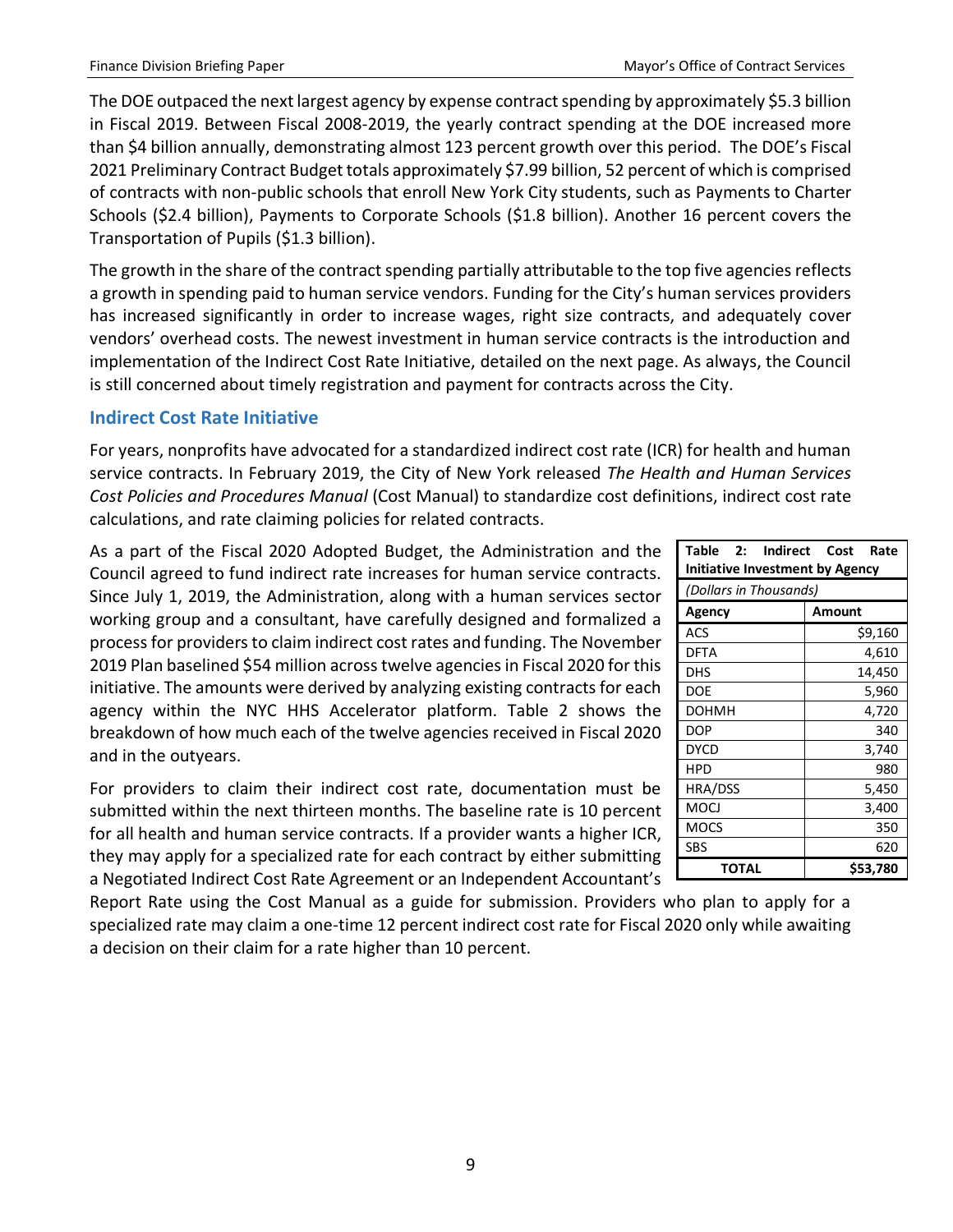#### <span id="page-11-0"></span>**Largest Contracting Categories**

#### **Figure 13**

## **Largest 10 Categories Comprise 69.5 Percent of FY21 Contract Budget**





Of the roughly 50 categories in the City's contract budget, the sum of the largest ten comprise 69.5 percent of the City's total contract budget. Considering that the largest contracting agencies are human services and education related, it is no surprise that the human services and education-related categories comprise the largest portion of this subset of contracting activity. One of the largest single contract types that has pushed spending upward is charter schools, where funding has grown from \$1.36 billion in Fiscal 2015 to almost \$2.4 billion in Fiscal 2021.

A particular category of note is Contractual Services General, where the Preliminary Plan outlines anticipated spending close to \$1 billion in Fiscal 2021. As of January 2020, actual annual spending for Contractual General Services stands at approximately \$803.8 million in Fiscal 2020. It is likely that further into the budget cycle for Fiscal 2020, the Contractual Services General budget will more closely reflect, or surpass, the current budget. The growth of spending in this particular object code is troubling and indicates that additional object codes should be introduced or contracts should be recategorized. As an example, the Department of Small Business Services' (SBS) roughly \$22 million grant to supplement the wages of Reliant Transportation, Inc. workers who work on Reliant's DOE school bus contract is funded through Contractual General Services, even though a specific budget code for Transportation of Pupils exists in the contract budget. Delineating the Contractual Services General category of the contract budget to identify other misplaced contracts and more accurately assign them to the appropriate area of the contract budget, would increase the overall transparency of the contract budget. If a more appropriate area of the contract budget does not exist, creating new categories would supplement this effort to increase transparency in the contracts budget.

Of the \$968.3 million in the Contractual Services General category, 63 percent, or \$613.1 million, comes from seven agencies. Figure 14 details the agencies with the largest budgeted funding for Fiscal 2021 in Contractual General Services.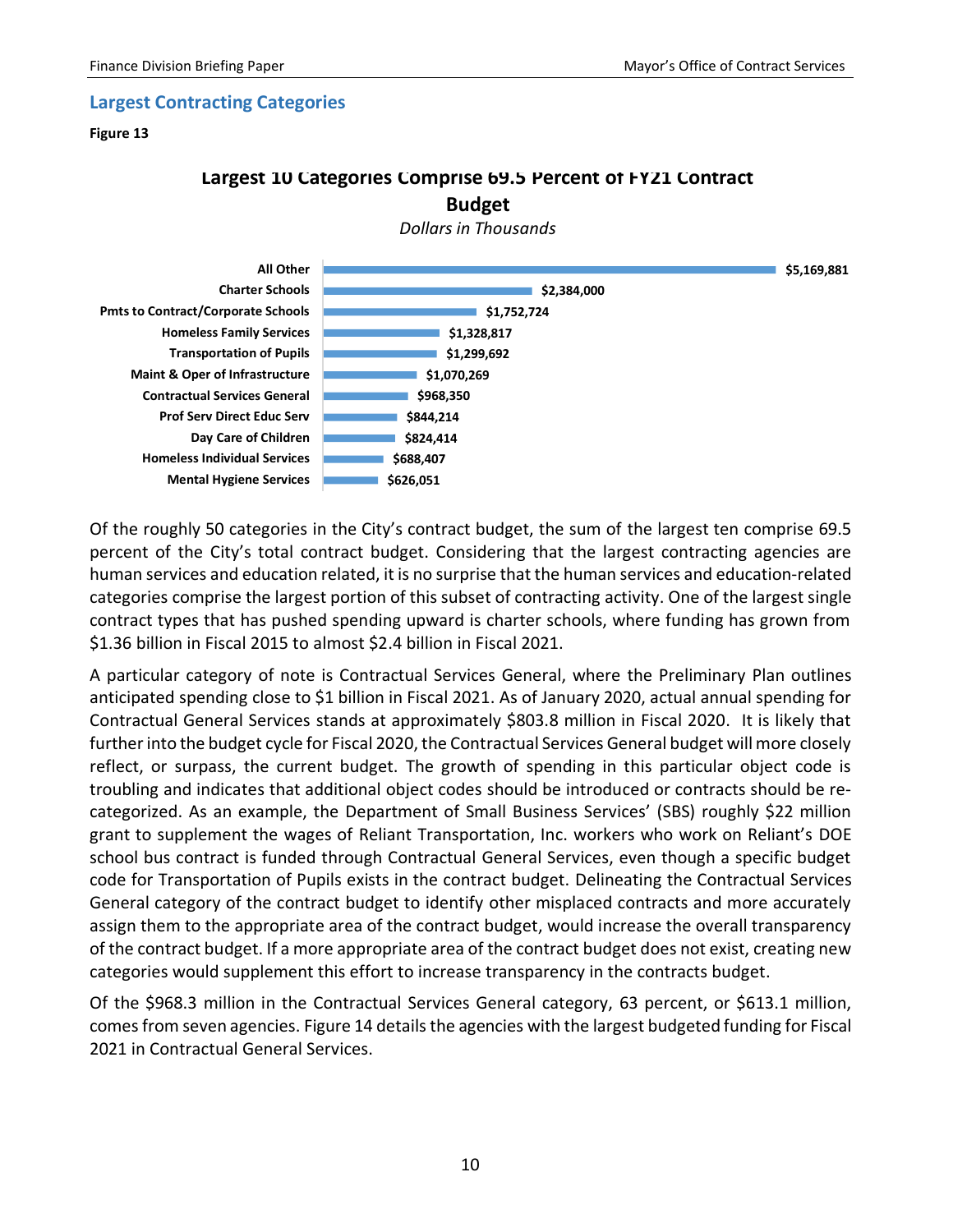#### **Figure 14**

**DPR DOITT**

**SBS**

**DOHMH**



The seven agencies in Figure 14 all demonstrate a similar trend in their budgets for Contractual Services General where the majority of the budget in this area is comprised of just a few major contracts. Often times, more specific categories already exist in the Contract Budget, but agencies continue to identify large contracts for specific uses as Contractual General Services.

The Department of Environmental Protection (DEP) Contractual Services General budget for Fiscal 2021 consists of 39 contracts and totals roughly \$166.5 million, 71 percent of which is comprised of just five contracts. The largest single contract for DEP in this category totals more than \$63 million in Fiscal 2021 for Sludge Disposal, which seems out of place considering the Contract Budget has a category specifically for Municipal Waste Export. ACS' \$141.7 million in Contractual Services General is comprised of 63 contracts, three of which contribute 74 percent of the total for this portion of its budget, and are related to youth detention centers. The Department of Sanitation (DSNY) has a Contractual Services General budget of roughly \$76.9 million which is comprised of 16 contracts. A single contract contributes roughly \$43.9 million for construction services to close a landfill. For a breakdown of the Contractual Services General budgets for the remaining agencies in Figure 14, see Appendix D.

When looking at the ten largest single contracts within the Contractual Services General portion of the Contract Budget for Fiscal 2021, it is not surprising that each belongs to one of the seven agencies in Figure 14. This demonstrates further the reliance that these seven city agencies have on this particular section of the contract budget when reporting their contracts.

### <span id="page-12-0"></span>**Fiscal 2019 Procurement Indicators Report**

**\$44,749**

**\$52,762**

**\$59,901**

**\$70,480**

The Agency Procurement Indicators Report is published by MOCS on an annual basis to cover all contracting actions for the fiscal year. The report serves to demonstrate the impact of procurement on the City, and provides information on the City's procurement spending through the fiscal year. Since MOCS does not report performance in the Mayor's Preliminary Management Report (PMMR), the Agency Procurement Indicators Report serves as a review of MOCS' annual performance. It is important to note the Agency Procurement Indicators Report covers the previous fiscal year, while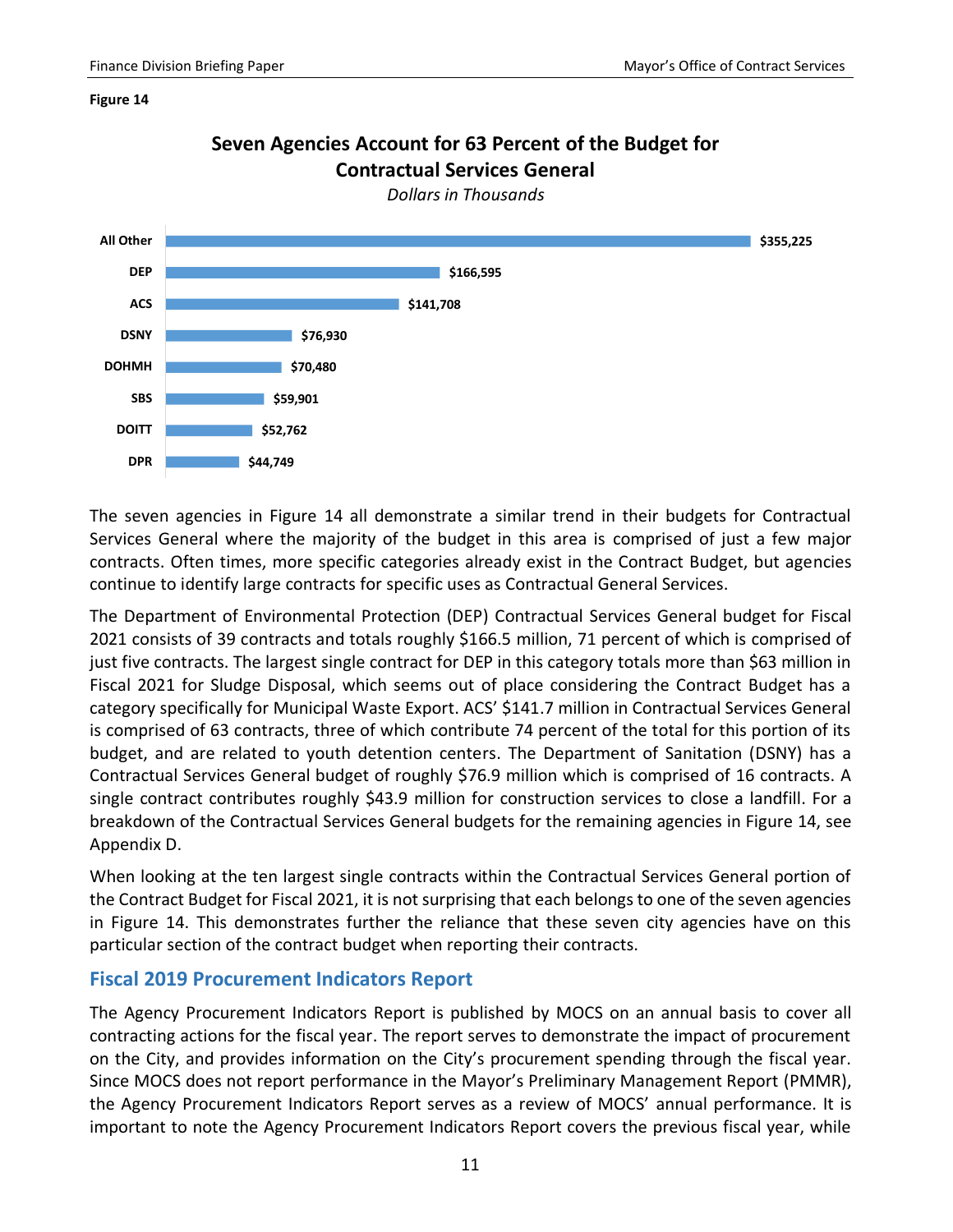the PMMR discusses the current fiscal year. In Fiscal 2019, the City entered into \$20.5 billion in goods and services contracts through nearly 43,500 transactions. This contrasts to the \$19.3 billion in contracts the City registered in Fiscal 2018. The increase is mainly attributable to an additional \$1.6 billion in contracts registered for Standardized Services, such as janitorial services, security services, and waste export services. Human Services continue to represent the largest portion of registered contracts in Fiscal 2019, totaling \$6.8 billion or 33 percent.

It is important to note that the value of registered contracts detailed in the Procurement Indicators Report includes large, multi-year contracts. For example, in Fiscal 2017, DSNY entered into a 20 year, \$2.75 billion contract with Waste Management Associates of New York, LLC. The entire value of this contract is accounted for in Fiscal 2017. Additionally, although the DOE is included in Procurement Indicators Report, the sum of DOE contracts registered is not included in the \$20.5 billion sum of contracts registered in Fiscal 2019, nor are contracts registered through the School Construction Authority. For these reasons, the Procurement Indicators Report will not match total contract awards in any given fiscal year.

#### **Figure 15**



# **Fiscal 2019 Procurement by Industry**

Each year, MOCS tracks and reports procurement in six major industry categories, including Architecture/Engineering, Goods, Construction Services, Human Services, Professional Services, and Standard services. Year-over-year, city-wide procurement increased by a net \$1.2 billion between Fiscal 2018-2019, driven mainly by the \$1.6 billion increase in contacts registered for Standardized Services and \$1 billion increase in Goods. This increase was partially offset by decreases in Architecture/Engineering, Human Services, and Professional Services contract registrations. Human Services procurement, which includes contracts for community service and community-based organizations, dropped by about \$100 million to \$6.8 billion in Fiscal 2019, representing a third of the City's procurement in Fiscal 2019. Procurement of Architecture/Engineering decreased by roughly \$100 million between Fiscal 2018-2019, and procurement of Professional Services declined by \$700 million. Table 3 provides a breakdown of all citywide procurement in Fiscal 2019.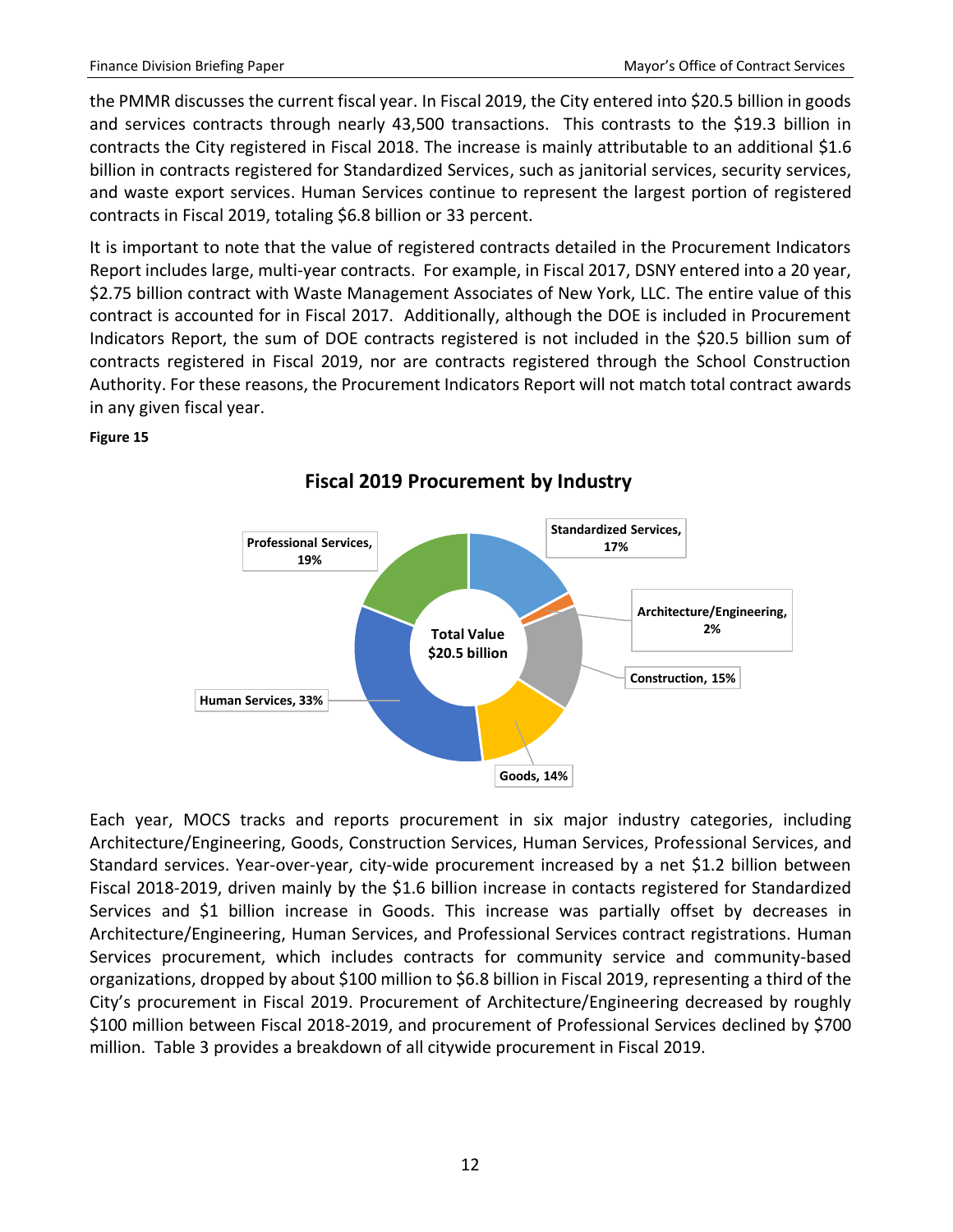| Table 3: Fiscal 2018-2019 City-Wide Procurement by Industry |                                |              |        |                       |  |  |  |
|-------------------------------------------------------------|--------------------------------|--------------|--------|-----------------------|--|--|--|
|                                                             | Fiscal 2018                    |              |        | Fiscal 2019           |  |  |  |
| Industry                                                    | <b>Contract Value</b><br>Count |              | Count  | <b>Contract Value</b> |  |  |  |
| Architecture/Engineering                                    | 454                            | \$640,586    | 564    | \$462,277             |  |  |  |
| <b>Construction Services</b>                                | 10,755                         | 3,586,662    | 12,630 | 3,133,585             |  |  |  |
| Goods                                                       | 13,275                         | 1,833,959    | 12,454 | 2,769,517             |  |  |  |
| <b>Human Services</b>                                       | 7,435                          | 6,846,722    | 9,452  | 6,798,445             |  |  |  |
| <b>Professional Services</b>                                | 2,454                          | 4,615,136    | 2,356  | 3,892,429             |  |  |  |
| <b>Standardized Services</b>                                | 4,922                          | 1,741,506    | 6,304  | 3,398,313             |  |  |  |
| TOTAL                                                       | 39,295                         | \$19,264,571 | 43,490 | \$20,454,569          |  |  |  |

*Dollars in Thousands*

Across all industries, the fifteen largest contracts made up almost 30 percent of all procurement activity in Fiscal 2019 - approximately \$6.1 billion. The Department of Small Business Services contract with the New York City Economic Development Corporation (NYCEDC) perennially makes this list. NYCEDC markets, sells, and leases city-owned commercial and industrial properties; plans and prepares sites for development through infrastructure improvement; carries out capital improvements in neighborhood shopping districts and public spaces; and provides technical assistance to guide projects through the necessary public approval process. NYCEDC is also involved in property management and the development of the City's marine terminals, wholesale and retail markets, heliports, rail yards, and industrial parks. Table 4 lists the fifteen largest contracts registered in Fiscal 2019.

#### **Table 4**

|    | <b>Largest Contracts in Fiscal 2019</b> |                                                |                       |  |  |  |  |
|----|-----------------------------------------|------------------------------------------------|-----------------------|--|--|--|--|
| #  | <b>Agency</b>                           | <b>Vendor Name</b>                             | <b>Contract Value</b> |  |  |  |  |
| 1  | <b>DOHMH</b>                            | Animal Care and Control of New York City, Inc. | \$1,487,967           |  |  |  |  |
| 2  | <b>SBS</b>                              | NYC Economic Development Corporation           | \$1,427,680           |  |  |  |  |
| 3  | <b>DoITT</b>                            | <b>CDW Government LLC</b>                      | \$645,259             |  |  |  |  |
| 4  | <b>SBS</b>                              | NYC Economic Development Corporation           | \$639,114             |  |  |  |  |
| 5  | <b>NYPD</b>                             | <b>Vexcel Corporation</b>                      | \$444,286             |  |  |  |  |
| 6  | <b>DoITT</b>                            | Shi International Corp                         | \$284,723             |  |  |  |  |
| 7  | <b>DSNY</b>                             | <b>MPCC Corp</b>                               | \$169,374             |  |  |  |  |
| 8  | <b>DCAS</b>                             | Rev Ambulance Group Orlando Inc.               | \$162,727             |  |  |  |  |
| 9  | <b>DEP</b>                              | <b>Schiavone Construction Co LLC</b>           | \$158,795             |  |  |  |  |
| 10 | <b>HRA</b>                              | FJC Security Services Inc.                     | \$151,042             |  |  |  |  |
| 11 | <b>DoITT</b>                            | AT&T Corp                                      | \$145,000             |  |  |  |  |
| 12 | <b>DoITT</b>                            | Presidio Networked Solutions Group LLC         | \$120,023             |  |  |  |  |
| 13 | <b>DDC</b>                              | <b>Restani Construction Corp</b>               | \$113,827             |  |  |  |  |
| 14 | <b>DDC</b>                              | AECOM-HILL JV                                  | \$107,348             |  |  |  |  |
| 15 | <b>DOT</b>                              | American Traffic Solutions, Inc.               | \$106,391             |  |  |  |  |
|    | \$6,163,555<br>Total:                   |                                                |                       |  |  |  |  |

*Dollars in Thousands*

#### <span id="page-14-0"></span>**Cycle Time**

Cycle time – the number of days it takes for agencies to complete the procurement process for a single contract  $-$  is the primary performance metric used to evaluate efficiency of agencies in procurement of goods and services. At the citywide level, the median cycle time decreased by 24 days to 155 days between Fiscal 2018-2019 for all competitive sealed bids. A handful of agencies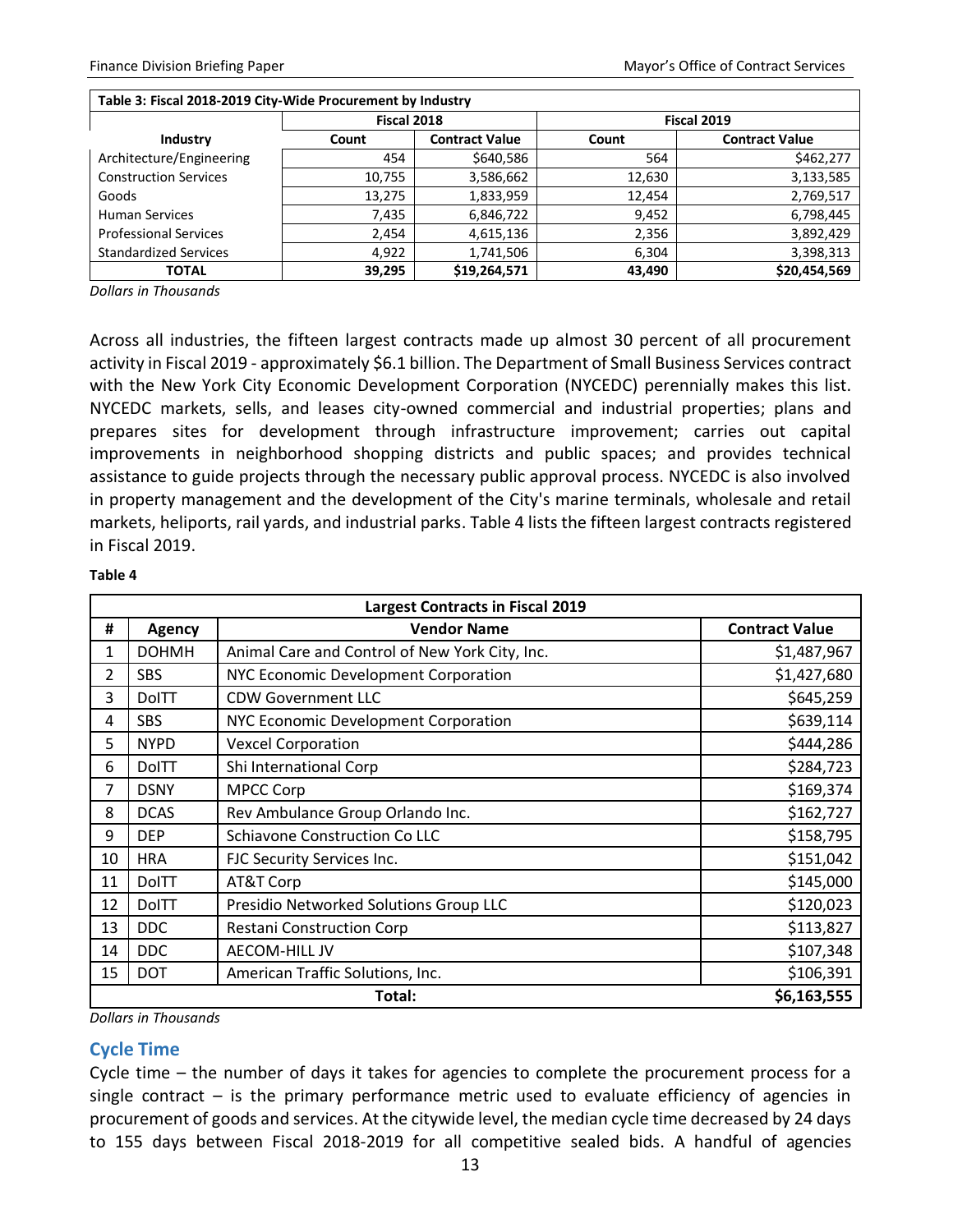contributed significantly to the decrease in the median cycle time in this time. The greatest drops in median cycle time decreased at DoITT by 140 days, by 74 days at DDC, 48 days at the Department of Buildings (DOB), 47 days at FDNY, 43 days at the Department of Transportation (DOT), 42 days at HRA, and 35 days at DCAS. Much of this progress was reversed as cycle time at the Department of Finance (DOF) jumped 125 days and increased 103 days at ACS from Fiscal 2018-2019.

When it comes to specifically health and human service agencies, the picture is bleaker. The average median cycle time for the four primary human services agencies (ACS, DHS, DOHMH, and HRA) is 285 days, which is over 100 days more than the median cycle time across the City. ACS (355 days), DHS (341 days), and DOHMH (213 days) saw increases in median cycle times of 103, 79, and 32 days, respectively. HRA (232 days) saw the only decrease in cycle time, at 42 fewer days. DOE, the largest contracting agency across the city, was not even included in the cycle time estimates. This is also a persistent issue across the entire Procurement Indicators Report – DOE is often only partially reported, if at all.

## <span id="page-15-0"></span>**City Council Discretionary Funding**

In Fiscal 2019, the City Council allocated approximately \$309.7 million in discretionary awards. Discretionary awards are designated by the City Council to particular community-based organizations and nonprofits. Any nonprofit that applies for funding undergoes a rigorous review by both the City Council and MOCS as part of the pre-qualification threshold. Awards are detailed in Schedule C of the budget, and subsequent transparency resolutions passed by the Council. Of the roughly \$309.7 million allocated by the City Council in Fiscal 2019, \$300.5 million (97 percent) was cleared by MOCS, and \$232.5 million (75 percent) in awards were registered by the Comptroller's Office. This represents a slight decline from Fiscal 2018, where MOCS cleared 98 percent of awards and city agencies registered approximately 77 percent. For Fiscal 2019, the Department of Youth and Community Development (DYCD) registered roughly \$64 million, representing the largest sum of awards by a single agency.

## <span id="page-15-1"></span>**Minority and Women Owned Business Enterprises (M/WBE)**

In 2005 the Council passed Local Law 129, which re-established the City's M/WBE program. Local Law 129 set aspirational goals for City agencies to increase their contracting with MWBEs, set target percentages for certain types of contracts, and established an M/WBE certification program. The certification program provides greater access to information about contracting opportunities through classes, networking events, targeted solicitations, and includes an online directory for certified businesses within the City that promotes M/WBE businesses to purchasers.

In 2013, the City passed Local Law 1 , which made a number of significant changes to the city's M/WBE program, and include (i) removing the requirement that M/WBE goals only apply to contracts valued at one million dollars or less; (ii) the creation of "M/WBE stat," an accountability program that requires agency M/WBE officers to convene quarterly to discuss progress with reaching M/WBE goals; (iii) requiring M/WBE reports from MOCS on a quarterly basis instead of semi-annually (as was required under Local Law 129 of 2005); and (iv) improving and increasing education and outreach regarding the MWBE program and city contracting.

Minority and Women-owned business enterprises were awarded roughly \$715.8 million in prime contracts in Fiscal 2019 and about \$319.6 million in subcontracts, for a total of approximately \$1.007 billion. This represents a 5.8 percent decrease from Fiscal 2018, when the total value of prime contracts and subcontracts was \$1.069 billion. The primary reason for the decrease came from a steep drop in prime contract awards, from \$835 million in Fiscal 2018 to only \$715.8 million in Fiscal 2019.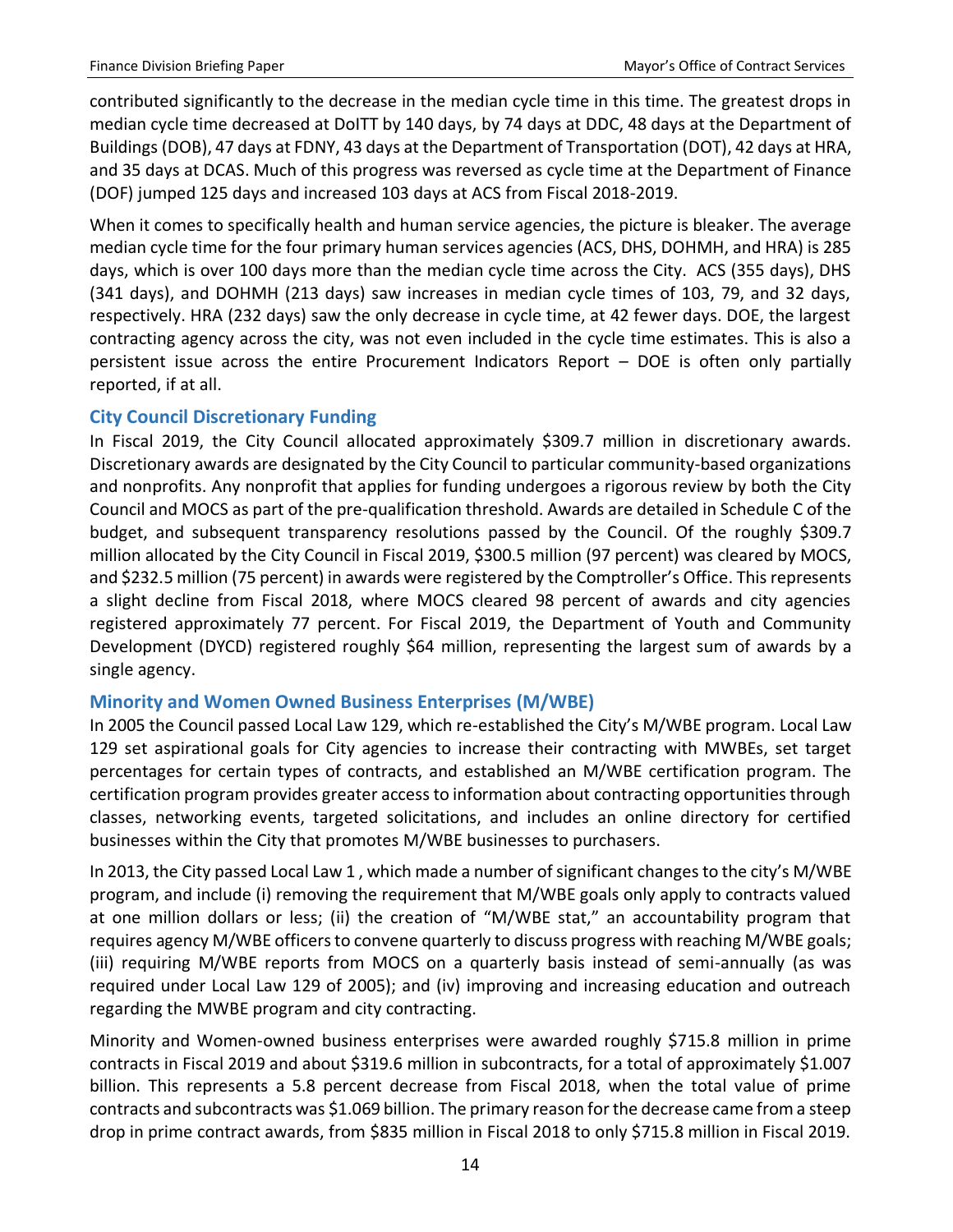This was offset by an increase in subcontract awards from \$252 million in Fiscal 2018 to nearly \$320 million in Fiscal 2019. While the total value of contracts awarded to M/WBEs decreased, the M/WBE utilization rate, the main performance indicator for the program, increased to 23.6 percent from 19 percent in Fiscal 2018.

In Fiscal 2019, M/WBEs received prime contracts in Construction Services, Goods, Professional Services, and Standardized Services. More than half of the \$715.8 million in prime contracts awarded to M/WBEs in Fiscal 2019 were in construction services (\$393.3 million). Of the 12

| Table 5: M/WBE Prime Contracts Awarded in Fiscal 2019 |             |           |  |  |  |  |  |
|-------------------------------------------------------|-------------|-----------|--|--|--|--|--|
| <b>Dollars in Thousands</b>                           |             |           |  |  |  |  |  |
| Industry                                              | # Contracts | Value     |  |  |  |  |  |
| <b>Construction Services</b>                          | 5,901       | \$393,348 |  |  |  |  |  |
| Goods                                                 | 5,450       | 65,278    |  |  |  |  |  |
| <b>Professional Services</b>                          | 388         | 168,236   |  |  |  |  |  |
| <b>Standardized Services</b>                          | 1,308       | 88,924    |  |  |  |  |  |
| TOTAL                                                 | 13.047      | \$715,787 |  |  |  |  |  |

construction services contracts valued over \$25 million that were subject to the M/WBE program, two were awarded to an M/WBE, the value of which totals \$152.4 million. It is worth noting that of the four industry areas that awarded prime contracts to M/WBEs, only a cumulative three out of 22 contracts valued over \$25 million went to a M/WBE. Table 5 provides a breakdown of all M/WBE prime contracting in Fiscal 2019.

Three of the City's agencies distinguished themselves in Fiscal 2019 in regards to awarding prime contracts to M/WBEs. Of the \$715.8 million in prime contracts awarded to M/WBEs in Fiscal 2019, the Department of Design and Construction (DDC) awarded 33 percent, or \$236.2 million. The Fire Department (FDNY) and Department of Parks and Recreation (DPR) awarded a combined 29 percent of all M/WBE prime contracts in Fiscal 2019, or \$207.6 million.

Sub-contracts for M/WBEs in Fiscal 2019 were awarded to Construction Services, Professional Services, and Standardized Services. Similar to the prime contract category, DDC awarded 46 percent, or \$147 million of all sub-contracts to M/WBEs. DEP and DPR awarded a combined 33 percent of the M/WBE sub-contracts collectively, totaling \$105.5

| Table 6: M/WBE Sub-Contracts Awarded in Fiscal 2019 |       |           |  |  |  |  |
|-----------------------------------------------------|-------|-----------|--|--|--|--|
| <b>Dollars in Thousands</b>                         |       |           |  |  |  |  |
| Value<br># Contracts<br>Agency                      |       |           |  |  |  |  |
| <b>Construction Services</b>                        | 655   | \$204,538 |  |  |  |  |
| <b>Professional Services</b>                        | 415   | 99,604    |  |  |  |  |
| <b>Standardized Services</b>                        | 114   | 15,455    |  |  |  |  |
| ΤΟΤΑL                                               | 1,184 | \$319,597 |  |  |  |  |

million. Table 6 provides a breakdown of all M/WBE sub-contracting in Fiscal 2019.

## <span id="page-16-0"></span>**Council Mandated Reporting**

## <span id="page-16-1"></span>**Local Law 18 Capital Contract Cost Increases**

Local Law 18 of 2012 requires the Administration to report cost increases on for capital projects greater than \$10 million. MOCS publishes quarterly Local Law 18 Reports showing contracts with modifications that exceed the initial contract award by 20 percent for first modifications (Section B) and by 10 percent for subsequent changes (Section C). The Local Law 18 Report details the initial contract amount upon registration of the contract, and what the new anticipated maximum contract value will be upon completion of the project. Since the Fiscal 2020 Adopted Budget, 11 City contracts appeared on Section B of the Local Law 18 Report with increases totaling \$275.1 million, and nine City contracts appeared on Section C with increases totaling \$74.6 million. Since reporting was required Fiscal 2013, cost overruns in Section B have amounted to approximately \$3.4 billion and overruns in Section C amounted to \$1.6 billion.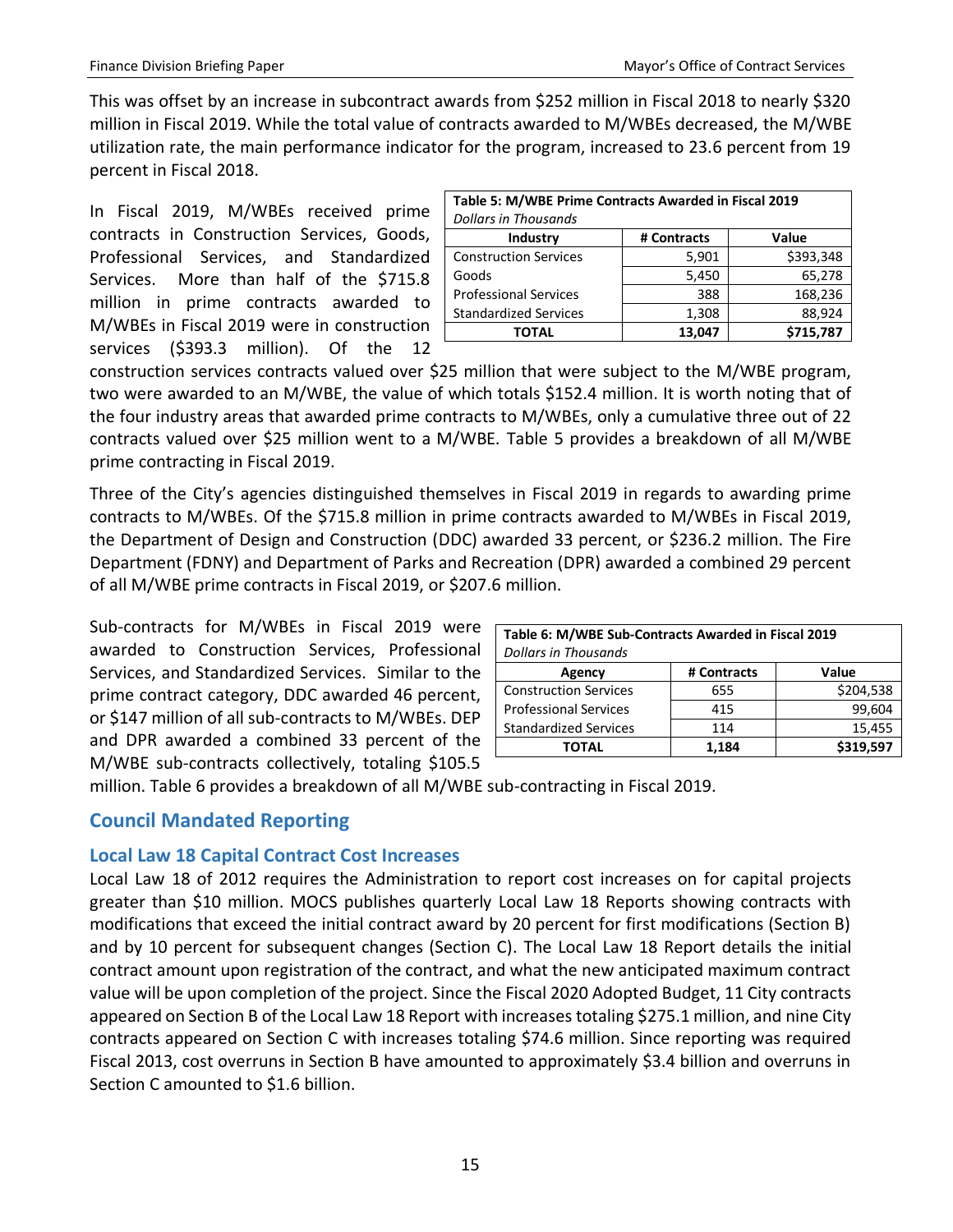

**Section B Overruns by Fiscal Year and Quarter**

#### **Figure 16**





Since Quarter 1 (Q1) of Fiscal 2013, the City has incurred roughly \$3.4 billion in Section B contract increases, roughly two-thirds of which accumulated throughout the first three quarters of Fiscal 2013, which was the first year of the report. Beginning Fiscal 2014, the City begins a sharp decrease in Section B contract increases, with the exception of an unusually high surge in Q3 of Fiscal 2016. In the first quarter of Fiscal 2020, a contract with DoITT surged by nearly 90 percent, or \$130 million. The contract was with AT&T Corporation to manage and upgrade the City's internal wireless network. The growth was required since the original Telecommunications Maser Services Agreement did not include DOT in its initial scope.

Since Q1 of Fiscal 2013, roughly \$1.6 billion in Section C cost increases have been incurred by City procurements. Similar to the Section B, a significant portion of the Section C increases occurred in first three quarters of Fiscal 2013. After four years of lower levels of Section C increases, the third quarter of Fiscal 2018 saw a significant resurgence. This was caused by a \$332.8 million overrun on DOT's contract with the Army Corp of Engineers to implement security measures on the four East River Bridges. The funding increase was intended to provide mitigation measures on the Manhattan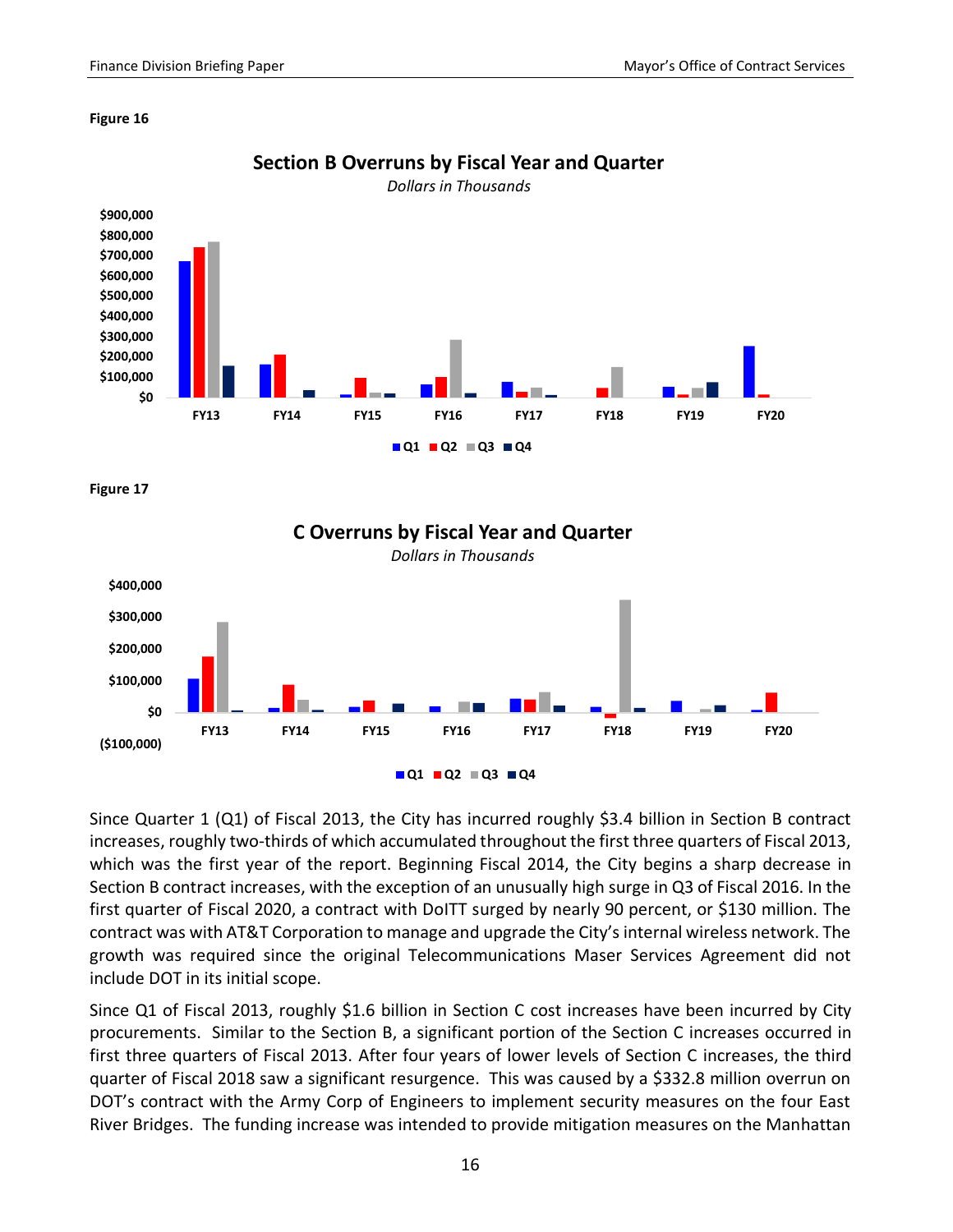and Williamsburg bridges, hardening of the towers on the Ed Koch Queensborough Bridge, and access control measures for the Brooklyn Bridge.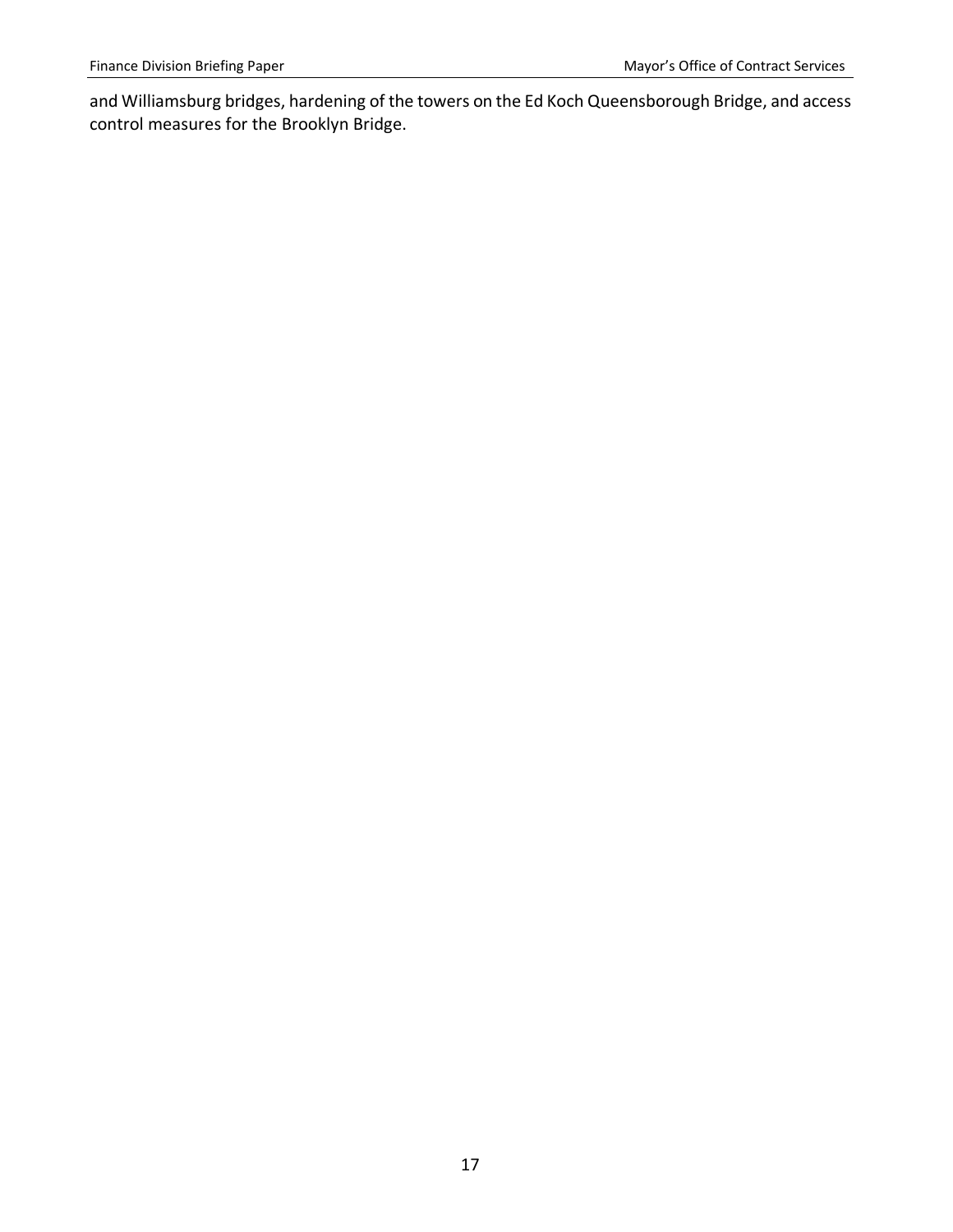# <span id="page-19-0"></span>**Appendices**

## <span id="page-19-1"></span>**A: Budget Actions in the November and Preliminary Plans**

|                                                      | <b>FY20</b> |                 |          | <b>FY21</b> |                 |           |
|------------------------------------------------------|-------------|-----------------|----------|-------------|-----------------|-----------|
| Dollars in Thousands                                 | City        | <b>Non-City</b> | Total    | City        | <b>Non-City</b> | Total     |
| MOCS Budget as of the Adopted 2020 Budget            | \$30,670    | \$6,866         | \$37,535 | \$20,881    | \$6,922         | \$27,802  |
| <b>New Needs</b>                                     |             |                 |          |             |                 |           |
| Funding for the Indirect Cost Rate Initiative        | \$350       | \$0             | \$350    | \$350       | \$0             | \$350     |
|                                                      |             |                 |          |             |                 |           |
| Subtotal, New Needs                                  | \$350       | \$0             | \$350    | \$350       | \$0             | \$350     |
| <b>Other Adjustments</b>                             |             |                 |          |             |                 |           |
| <b>Agency Phone Plan Savings</b>                     | (51)        | \$0             | (\$1)    | (\$2)       | \$0             | (\$2)     |
| Mayor's Office of Economic Opportunity (NYC          |             |                 |          |             |                 |           |
| Opportunity) Funding Adjustment - MOCS               | 5           | 0               | 5        | 0           | 0               | 0         |
| <b>MOCS PS Savings</b>                               | (858)       | 0               | (858)    | 0           | 0               | 0         |
| Personnel - DOITT-MODA I/C                           | 0           | 240             | 240      | O           | 0               | $\Omega$  |
| PASSPort Change Order 3 Funding Adjustment           | 2,469       | 0               | 2,469    | (1,459)     | 0               | (1, 459)  |
| <b>Subtotal, Other Adjustments</b>                   | \$1,855     | \$0             | \$1,855  | (51, 461)   | \$0             | (51, 461) |
| <b>TOTAL, All Changes</b>                            | \$1,965     | \$240           | \$2,205  | (51, 111)   | \$0             | (51, 111) |
| <b>MOCS Budget as of the Preliminary 2021 Budget</b> | \$32,635    | \$7,106         | \$39,741 | \$19,770    | \$6,922         | \$26,692  |

# <span id="page-19-2"></span>**B: Citywide Contract Budget by Agency**

| <b>Dollars in Thousands</b> |                    |                    |                     |                     |                         |  |
|-----------------------------|--------------------|--------------------|---------------------|---------------------|-------------------------|--|
| Agency                      | <b>FY18 Actual</b> | <b>FY19 Actual</b> | <b>FY20 Adopted</b> | <b>FY20 Current</b> | <b>FY21 Preliminary</b> |  |
| <b>DOE</b>                  | \$6,945,969        | \$7,277,962        | \$7,893,033         | \$8,277,347         | \$7,995,569             |  |
| <b>ACS</b>                  | 1,848,472          | 1,973,903          | 1,518,411           | 1,569,909           | 1,532,494               |  |
| <b>DHS</b>                  | 1,929,295          | 1,967,238          | 1,842,541           | 1,918,652           | 1,857,701               |  |
| <b>DOHMH</b>                | 858,366            | 887,172            | 922,320             | 990,175             | 859,939                 |  |
| <b>HRA</b>                  | 735,975            | 882,209            | 878,874             | 942,062             | 845,864                 |  |
| <b>DYCD</b>                 | 633,571            | 674,930            | 747,544             | 704,562             | 594,503                 |  |
| Miscellaneous               | 397,222            | 509,435            | 542,916             | 594,196             | 539,580                 |  |
| <b>DSNY</b>                 | 484,235            | 513,099            | 527,863             | 540,133             | 523,489                 |  |
| <b>HPD</b>                  | 203,809            | 124,428            | 103,015             | 144,573             | 82,910                  |  |
| <b>DDC</b>                  | 404,440            | 141,142            | 22,599              | 157,405             | 8,101                   |  |
| <b>DFTA</b>                 | 323,693            | 345,753            | 285,834             | 310,808             | 286,091                 |  |
| <b>DoITT</b>                | 298,093            | 310,211            | 256,382             | 322,553             | 234,785                 |  |
| <b>DEP</b>                  | 271,309            | 271,749            | 259,152             | 269,753             | 258,024                 |  |
| <b>DOT</b>                  | 240,604            | 247,221            | 299,253             | 329,802             | 337,448                 |  |
| <b>EDC</b>                  | 219,641            | 194,715            | 196,739             | 227,533             | 124,930                 |  |
| <b>NYPD</b>                 | 138,044            | 167,967            | 140,257             | 191,965             | 156,054                 |  |
| <b>FDNY</b>                 | 100,689            | 107,561            | 93,657              | 107,137             | 106,001                 |  |
| Debt Service                | 66,006             | 59,923             | 95,729              | 77,662              | 96,865                  |  |
| <b>DOF</b>                  | 71,965             | 75,285             | 68,944              | 90,543              | 69,898                  |  |
| <b>DOC</b>                  | 71,342             | 64,208             | 50,969              | 68,157              | 50,754                  |  |
| <b>PARKS</b>                | 68,924             | 66,008             | 74,628              | 88,910              | 57,523                  |  |
| LAW                         | 60,510             | 63,152             | 35,866              | 67,951              | 31,061                  |  |
| <b>DCAS</b>                 | 65,142             | 88,372             | 92,498              | 104,001             | 60,573                  |  |
| <b>DCLA</b>                 | 65,412             | 72,466             | 66,690              | 82,195              | 30,362                  |  |
| <b>CUNY</b>                 | 26,383             | 29,049             | 23,728              | 31,639              | 26,044                  |  |
| All Other                   | 183,120            | 211,086            | 278,534             | 298,147             | 190,261                 |  |
| <b>TOTAL</b>                | \$16,712,232       | \$17,326,244       | \$17,317,976        | \$18,507,770        | \$16,956,824            |  |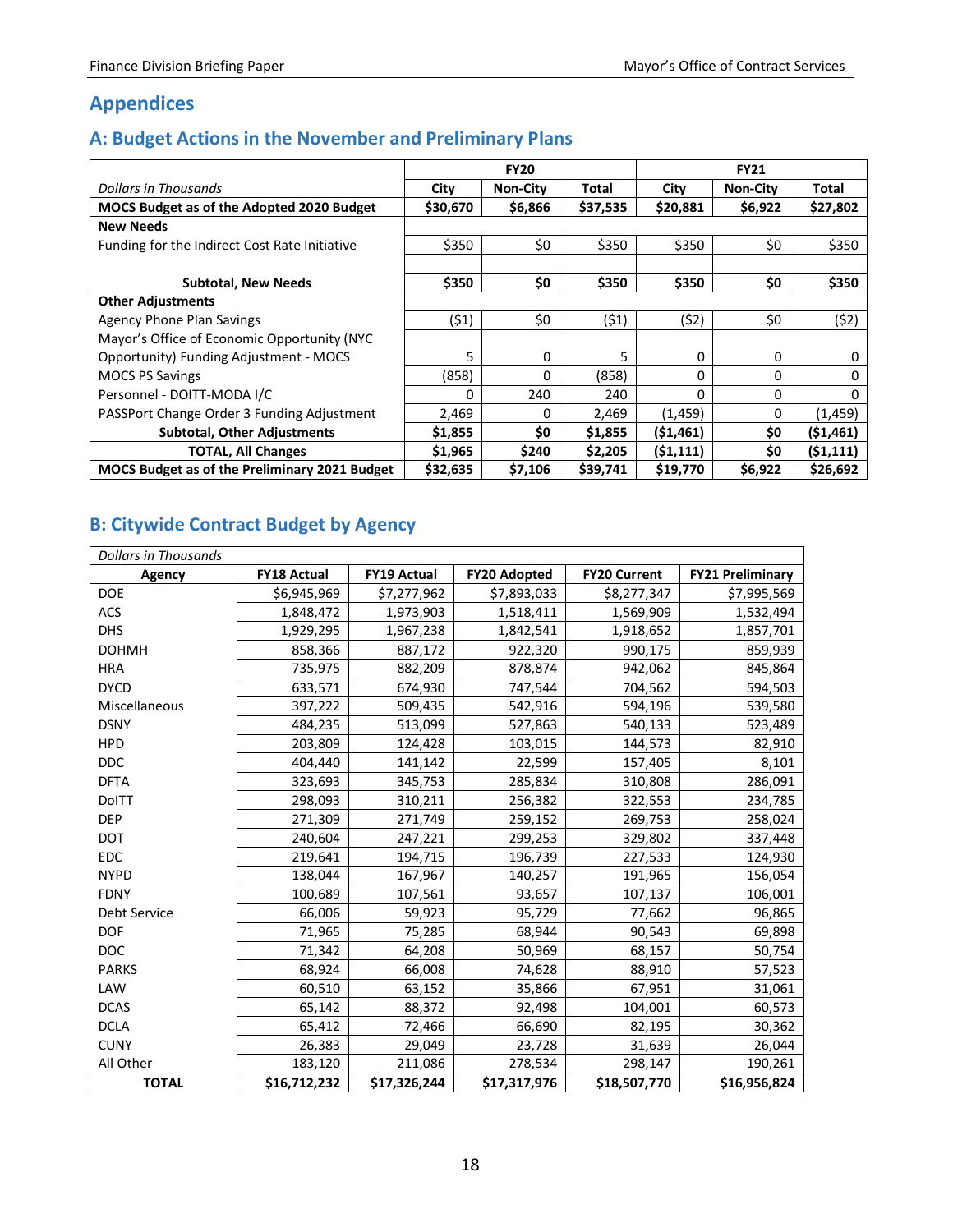# <span id="page-20-0"></span>**C: City-Wide Contract Budget by Contract Category**

| Dollars in Thousands                     |                     |                     |                    |
|------------------------------------------|---------------------|---------------------|--------------------|
| Category                                 | <b>FY20 Adopted</b> | <b>FY20 Current</b> | <b>FY21 Prelim</b> |
| <b>Charter Schools</b>                   | \$2,292,408         | \$2,292,408         | \$2,384,000        |
| Pmts Contract/Corporate Schools          | 1,640,504           | 1,649,229           | 1,752,724          |
| <b>Homeless Family Services</b>          | 1,332,780           | 1,354,081           | 1,328,817          |
| <b>Transportation of Pupils</b>          | 1,224,894           | 1,315,916           | 1,299,693          |
| <b>Contractual Services General</b>      | 1,108,491           | 1,309,653           | 968,350            |
| Maint & Oper of Infrastructure           | 1,104,844           | 1,233,795           | 1,070,269          |
| Prof Serv Direct Educ Serv               | 870,813             | 1,019,173           | 844,215            |
| Day Care of Children                     | 849,827             | 841,276             | 824,415            |
| Payments to Delegate Agencies            | 697,216             | 723,513             | 595,988            |
| <b>Homeless Individual Services</b>      | 685,348             | 717,491             | 688,407            |
| <b>Mental Hygiene Services</b>           | 649,805             | 704,467             | 626,051            |
| Education & Rec for Youth Prgm           | 545,733             | 551,075             | 485,755            |
| <b>Childrens Charitable Institutions</b> | 488,786             | 486,678             | 476,864            |
| <b>Waste Disposal</b>                    | 412,444             | 432,014             | 420,444            |
| <b>Child Welfare Services</b>            | 357,658             | 363,278             | 360,668            |
| Prof Serv Other                          | 354,484             | 512,497             | 312,097            |
| Data Processing Equipment                | 318,455             | 382,249             | 328,212            |
| <b>AIDS Services</b>                     | 261,558             | 262,520             | 273,170            |
| Maint & Repair General                   | 194,714             | 214,085             | 191,919            |
| Prof Serv Computer Services              | 162,382             | 251,947             | 119,919            |
| Prof Serv Legal Services                 | 161,784             | 198,463             | 171,549            |
| <b>Head Start</b>                        | 150,684             | 160,048             | 128,709            |
| <b>Employment Services</b>               | 150,164             | 151,227             | 153,003            |
| <b>Security Services</b>                 | 148,690             | 178,670             | 125,575            |
| Prof Serv Curric & Prof Devel            | 131,848             | 136,295             | 117,072            |
| Costs Assoc with Financing               | 122,045             | 105,168             | 128,841            |
| Legal Aid Society                        | 115,420             | 117,779             | 116,336            |
| All Other                                | 784,197             | 842,775             | 663,761            |
| <b>TOTAL</b>                             | \$17,317,976        | \$18,507,770        | \$16,956,823       |